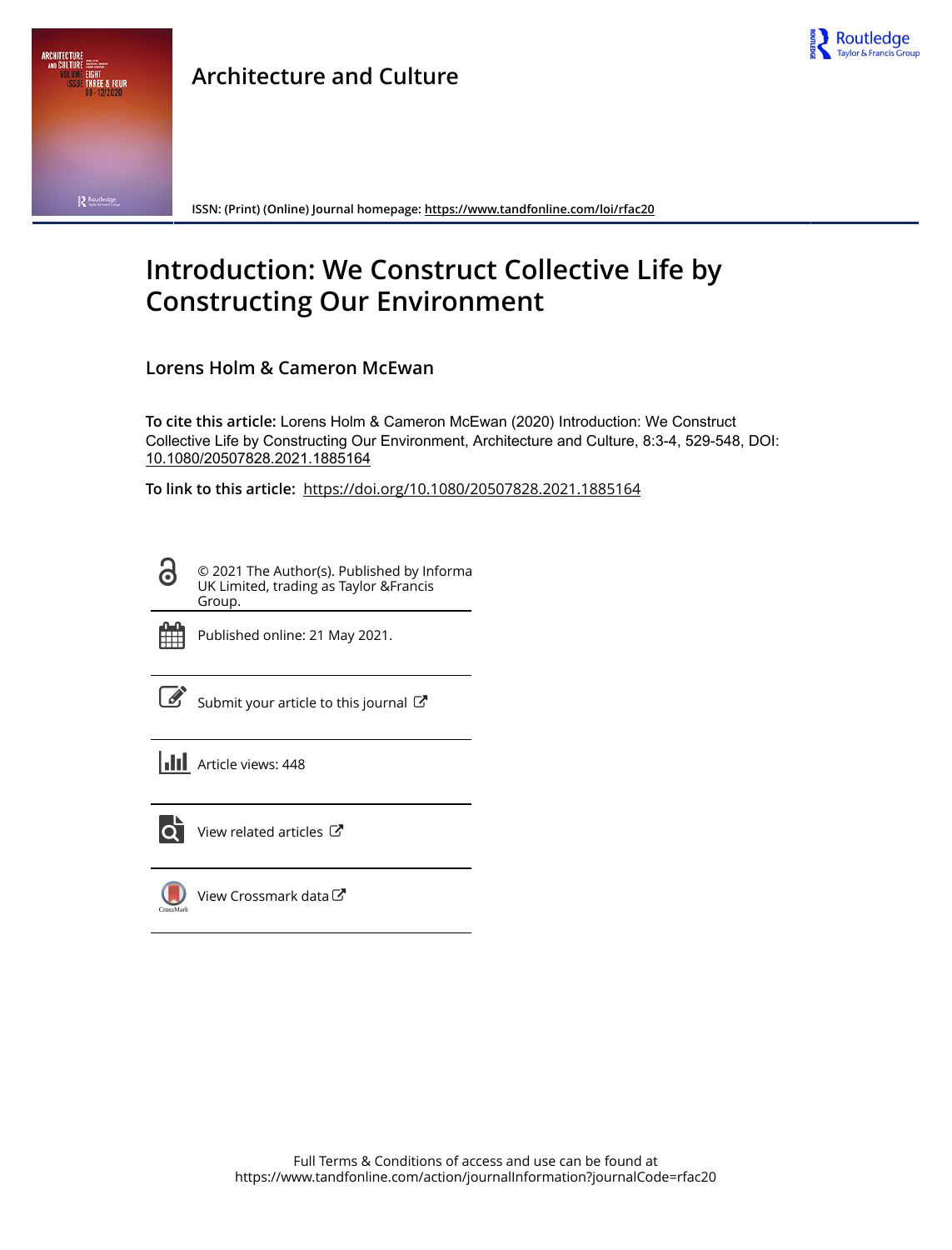# <span id="page-1-0"></span>**ARCHITECTURE** AND CULTURE

#### Lorens Holm

School of Architecture, University of Dundee, Dundee, UK l.holm@dundee.ac.uk

Cameron McEwan Institute of Architecture, University of Central Lancashire, Preston, UK cmcewan4@uclan.ac.uk

Check for updates

Volume 8/Issue 3-4 September - December 2020 pp 529–548 DOI:10.1080/20507828. 2021.1885164

No potential conflict of interest was reported by the author.

© 2021 The Author(s). Published by Informa UK Limited, trading as Taylor &Francis Group. This is an Open Access article distributed under the terms of the Creative Commons Attribution-NonCommercial-NoDerivatives License (http:// creativecommons.org/licenses/ by-nc-nd/4.0/), which permits non-commercial re-use, distribution, and reproduction in any medium, provided the original work is properly cited, and is not altered, transformed, or built upon in any way.



Introduction: We Construct Collective Life by Constructing Our Environment Lorens Holm **a** and Cameron McFwan o

# An Introduction on the Individual

"Politics deals with the coexistence and association of difference."

Hannah Arendt, "Introduction into Politics," [1](#page-16-0)955.<sup>1</sup>

" … the subject, the localization of a universal singularity, is bound up with the infinite, the ontological law of being-multiple."

Alain Badiou, "Thinking the Event," [2](#page-16-0)009.<sup>2</sup>

This special double issue of Architecture and Culture on architecture and collective life is predicated on the centrality of the agency of the individual. This introduction is written by individuals, even if we write it together. We acknowledge the individual – a bio-technic necessity – even as we critique it. These papers explore architecture and collective life from diverse geographical and epistemological backgrounds. They are moreover anthropocentric even if they diverge from the centrality of the human as universal subject, as in Yael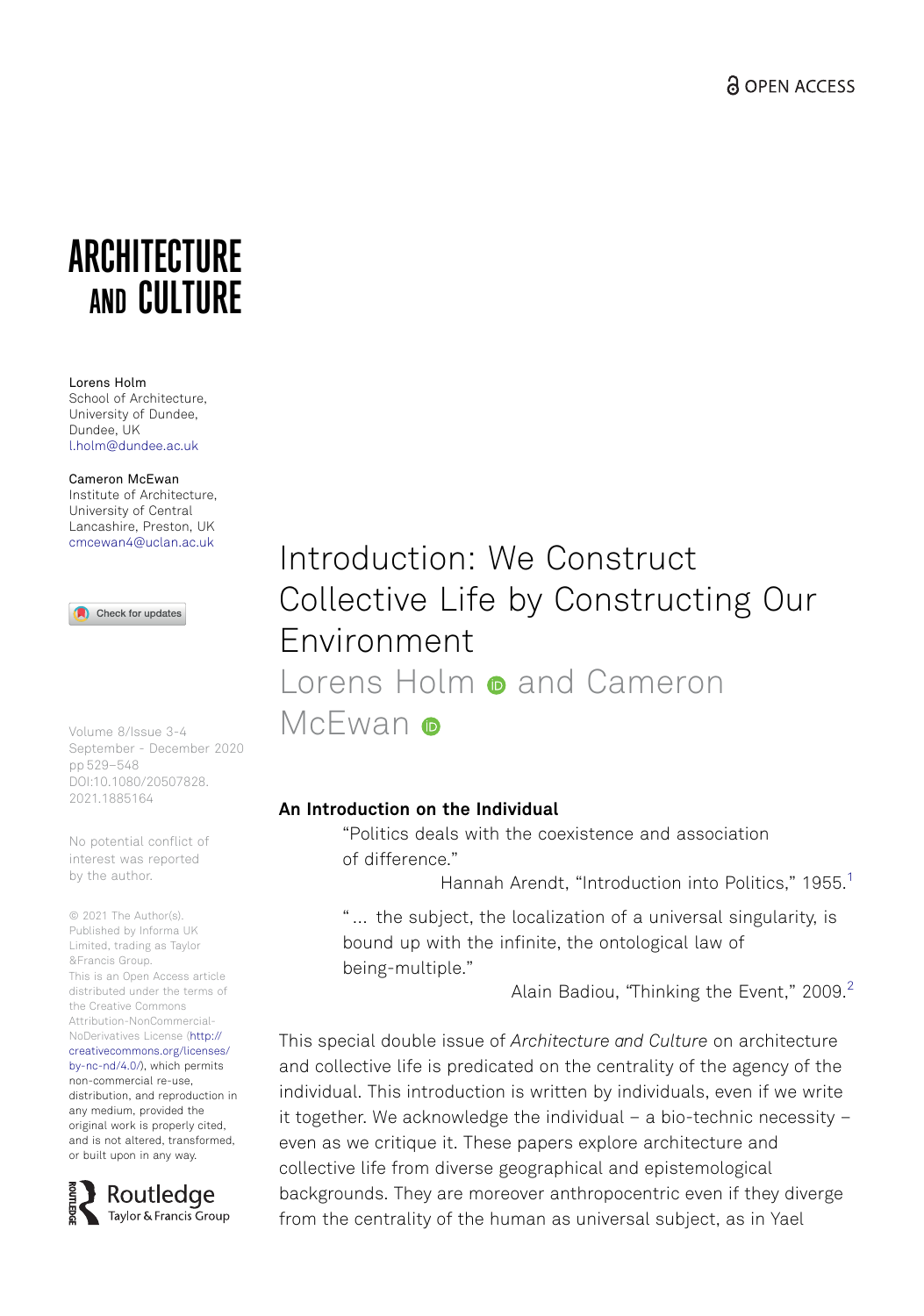<span id="page-2-0"></span>Padan's critique of Western-centric ethical research, Tal Bar's affirmation of a post-human digital architect-artisan, or Hazem Ziada's hybrid digital crowd. We believe in the agency of human beings to act, think, imagine, to turn the conflict of individuals and social relations into a form of coexistence. That conflict is also within the self: the uncertainty of the body made of flesh, the instability of thought and subjectivity. The individual is always incomplete, never fully accomplished and always in a constant process of coming into being. Paolo Virno calls this "individuation … which is never concluded." [3](#page-16-0) Deleuze and Guattari's dividual draws attention to its incomplete nature. Lacan, following Hegel, argues that the subject is split and inhabited by absence.<sup>4</sup>

We return to the agency of the individual, because we resist the post-human which entered theoretical discourse over the last 30 years, and has severed the individual from agency.<sup>[5](#page-17-0)</sup> We are not post-human, postpolitical, post-critical, or post-ideological. We have rarely experienced a more political and ideological world than that in which we presently live, and there has never been a greater need for criticality. The problem with the demarcation post-human and the denial of the universal subject is that it fragments the solidarity of individuals, which leads to identity politics.

Whilst the "post" positions may be a refreshing change, a new illumination of old problems, we are suspicious of the triumphalist and objectifying drift of the "posts" – the promise of a new start – and we return to the agency of the human subject and human subjectivity as the site for conflict and its resolution, and through this dynamic, the evolution of the human subject. We live in troubled times. We face political, social, economic and environmental crises. The occurrence of social movements and uprisings over the last few decades – Podemos, Syriza, DiEM25, Gilets jaunes, Occupy, Reclaim the Street, the Arab Spring and Black Lives Matter – arise from different contexts with their own logic, signify a desire for an alternative collective life. Francois Cusset has argued that those movements and others are inscribed within "the same global space of struggle," which suggests a "global common consciousness."<sup>[6](#page-17-0)</sup> We insist upon the universal subject, because we are human beings first, before we assume an identity.<sup>7</sup>

One of the most compelling assertions of the individual as general intellect and universal subject is the autobiographical research of Jane Rendell. Autobiographic research would not be possible without the possibility of making universal claims about the subject. The universal subject is what is in all subjects, whether we recognize it always or not. If nothing else, it is the linguistic necessity for reference. To assert that there is no universal subject is to not recognize the possibility of the signifier I. To assert the universal subject is not to attest to a thing or essence that is common or shared, what is universal may simply be the emptiness of the I, the endless sliding of the signifier along the signifier chain.

The question of centricity at play in this introduction and the repositioning of the individual and collective relationship, public and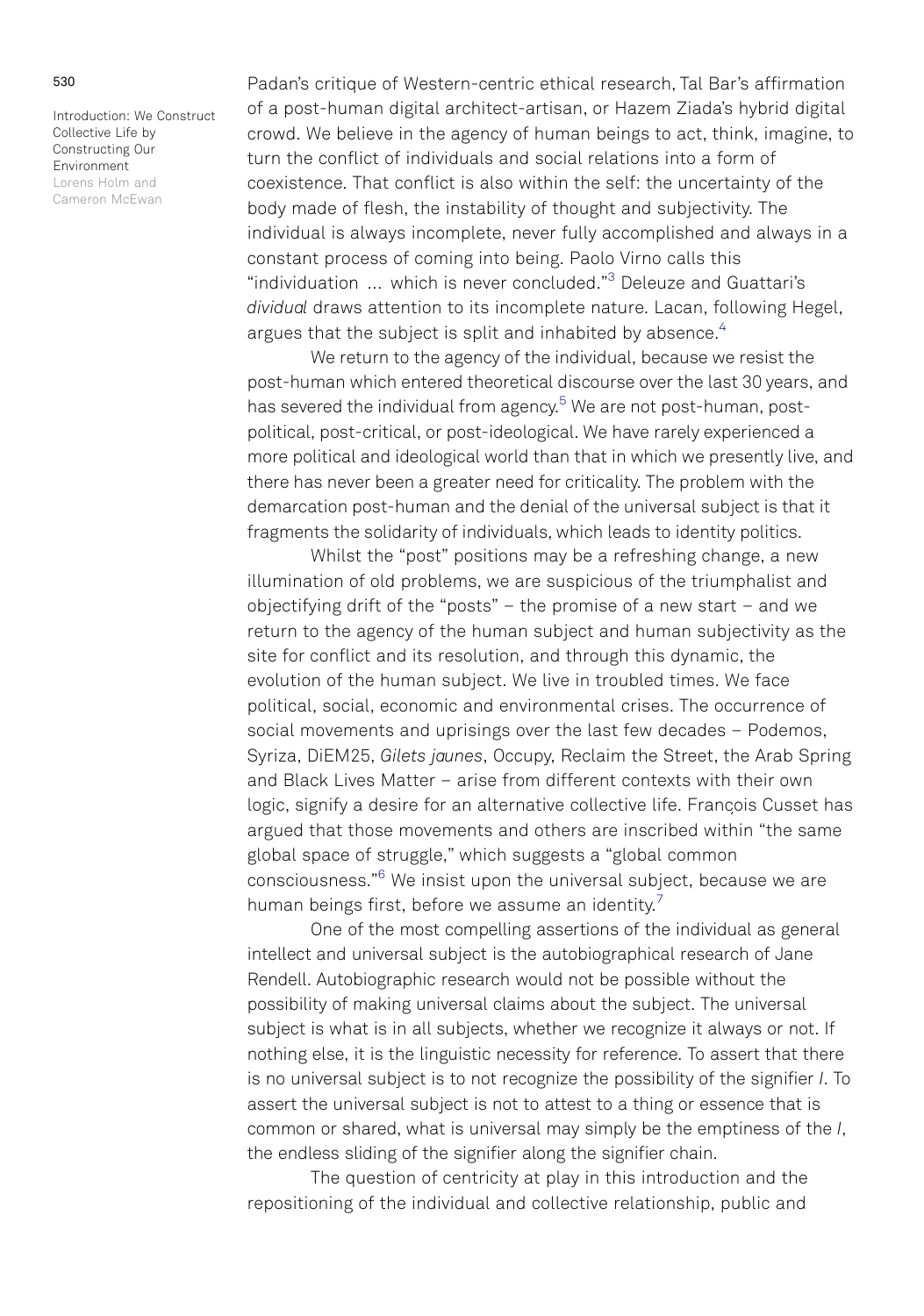private, subject and object, the political, the ethical, the psychoanalytical is an attempt to find a language and a method with which to theorize collective life as it relates to architecture and the city in particular, society, and the environment (built/unbuilt, spatial/digital).

# Collective Life

Architecture & Collective Life is committed to the proposition that we use architecture to construct collective life. Collective life is not the default condition of the many. It is a construct of human agency. It is indirect: we do it by doing other things. We construct collective life by constructing our environment: a continuous and incremental process of constructing housing, places of assembly, accidental stopping places, whether intentionally or not, as expressions of power or as acts of resistance to power. If it is true to say that much of our environment is not constructed by architects, it is nevertheless architecture where we understand it and theorize it. The city is not only our single largest cultural artifact, but it is – or has been until recently – our single largest interactive environment. And at risk of overreaching our case, we assert that there is nothing outside collective life. All individuals are connected, even their alienation from others is articulated with respect to others. The life of humans is collective or it is not life. If it is not collective, it is simply biological. Like the city, it is everywhere where there is an individual. There is no outside of the city. The city is everywhere. There is no outside to the artefactual world of human creation. And not simply because we have entered the Anthropocene Epoch, the final human stage of geological time, it has always been so.

Architecture & Collective Life asserts moreover that architecture and collective life are a single thing. Not two things, architecture or collective life, or architecture conjoined to collective life, or first architecture then collective life or first collective life and then architecture, but one, a single formation, articulated and overdetermined by a pervasive spatial, linguistic, temporal grammar. Architecture = the built form of collective life. Collective life  $=$  a social formation.

How does architecture architect collective life? There are a number of ways:

- When communities work jointly to put new artifacts into the world that will outlast the mortality of individuals (Arendt's work).
- When cities become the sites for collective action (Arendt's polis)
- When the city becomes a figure in the collective imaginary (Rossi's analogical city).
- When we think of the architecture of the city as a form of life (Agamben's bio-polis).
- When cities are historic artifacts (Stiegler's tertiary memory devices).
- The architecture of the city is the intersubjective environment in which we articulate our subjectivity (Lefebvre's urban society).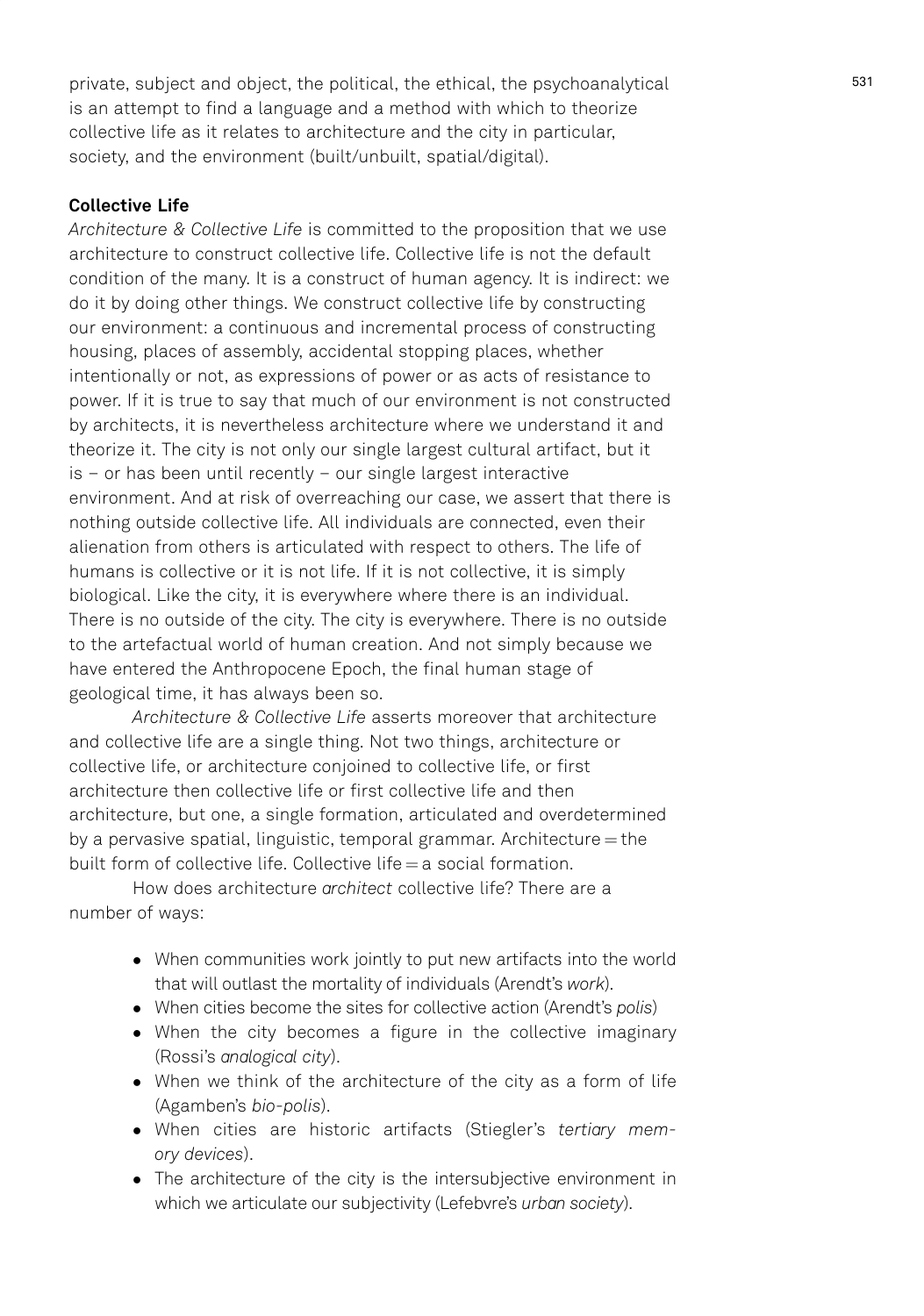<span id="page-4-0"></span>One of the aims of the conference was to shift spatial thinking from the political categories "public-private" – whereby the public is the site of politics and the private is the site of the family – to the social categories "individual-collective." It is a different section cut through life, and it may reopen ethical and political discourse to architecture. Andrew Stoane points out that Arendt argued that the twentieth century is marked by a shift from the public life of politics to a society of families.<sup>[8](#page-17-0)</sup> Neutralizing the distinction between private and public, family and state, is the hallmark of twentieth century social life. This shift is latterly abetted by the internet, which makes each individual a political agent in their bedroom. Our recent experience with the COVID-19 virus has borne this out, where the political response to the virus has been to discipline the family.

We need to distinguish the individual from the subject, although we accept that the terms are not used consistently. Not all individuals are subjects and not all subjects are individuals. Individuals are subjects only when they are positions in a syntactic scaffold. The subject is a collective social formation, an effect of the many. The collective is always on the verge of calcifying into a unity; the individual is always already on the verge of dispersal into fragments. Think of Deleuze and Guattari's dividual and Lacan's split subject. Think of Beckett's vibrating tympanic subject, "I'm the tympanum, on one side the mind, on the other the world." This instability has implications for the fluidity of individual and collective. The subject is disenfranchized from claim on any but an imaginary unity. Lacan argues that the subject is a linguistic formation. It could not articulate itself as individual outside an environment whose primary feature is that it is linguistic and syntactic, because it is the linguistic nature of this environment that puts it in relation to others. We are reminded also of Marx's social individual who is shaped and reshaped by the productive force of individual labor and social relations. Marx's social individual reappears in Virno's idea of the "multitude" as a collective subject. The introduction by Jodi Dean of the psychoanalytic formations of drive and desire into political discourse speaks to the coagulation of individuals into collective formations, rather than binary publics and privates.<sup>[9](#page-17-0)</sup>

We are interested in how the collective is organized, how – to borrow Virno – the multitude has a grammar. Virno side-stepped publicprivate by re-habilitating the concept of the multitude for political discourse; he argues that the politician's the public or we, the people is an imaginary unity masking a real multitude, and the political project for today is to understand its grammar. For architects Virno is of interest because he insists that the multitude has a linguistic grammar and not simply a spatial one; and because this grammar never forms a unity, it does not conform to familiar unities like architectural typologies of enclosure. Lacan called this linguistic environment the field of the Other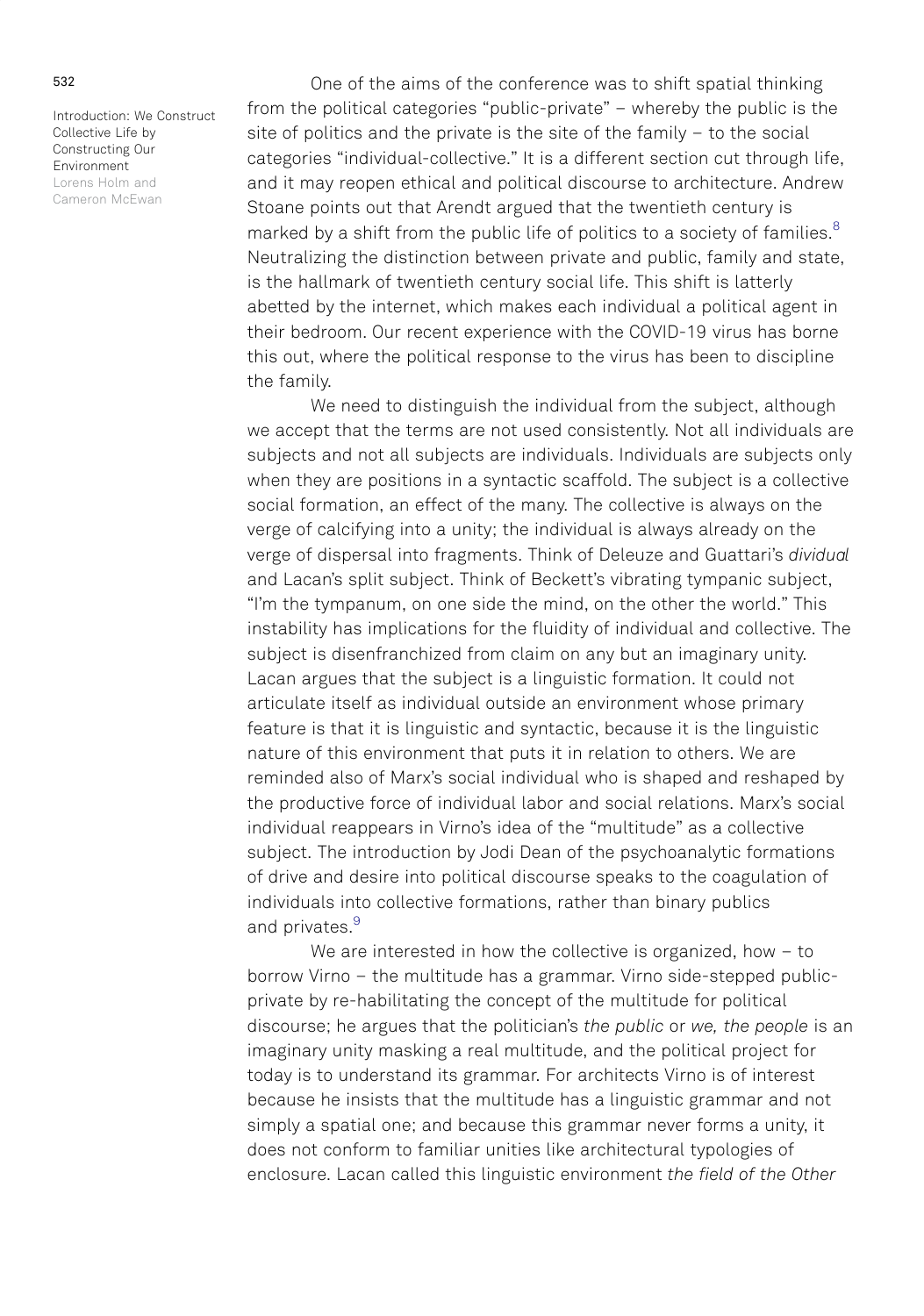<span id="page-5-0"></span>and we are interested in how Lacan's Other converges with Virno's multitude. The field of the Other is the field of intersubjective relations, other subjects and other objects – whatever signifies for the subject – in so far as it has the capacity, perhaps fleeting and never fully realized, to coagulate into an address (hence the capital O; think: the voice of Oz, Rossi's hand).<sup>[10](#page-17-0)</sup> The field of the Other is an irreducibly collective social formation but which does not relinquish the agency and individuality of the subject. This social field exists for the subject in a precise form: it is the field of signifiers with which it articulates itself and its subjectivity as distinct from other individuals. The lesson of the field of the Other is that the sense of self is impossible without the field of others, a condition which is always disavowed by the ego. We articulate our subjectivity spatially so as to accommodate our bodies; and understanding how we traverse the field of the Other, in particular its spatiality, is one of the tasks for architecture. If we equate Virno's grammar with Lacan's Other, because it is our burden as editors to attempt to link discourses, we also recognize that it would take a separate paper to put them in a productive dialogue, let alone to show that they are parallel formations, and this brief sketch and scattered comments will have to suffice.

We are architects, not political philosophers or psychoanalysts and, without abandoning the linguistic connotations of the word grammar, or the libidinous connotations of the Other, we intend to extend grammar and Other beyond the linguistic and into the fabric of the city. Grammar organizes speakers into subjects and others, relates the speaking one to the cohering many. Collective life is the life of the cohering many. We ask how the many cohere, how the one coheres to the many. How the way we dwell is an outcome of policy, social preferences, history. Thus we are interested in the relation of the single dwelling to the block to the street. We are interested in the ways of living, working, playing together. What are the axes of collective life? Its grids? Its positions? Its flows and parameters? Its lines, edges and frames? Its spaces and forms? Its props or supports? Its successions, genealogies, hierarchies? What are the absences about which it clusters? We read the plan of a city as a template for the social cloud within which the subject emerges. If there is a formal plan typology of cities, and for city streets and districts, in particular residential streets and districts, and for housing and institutions, to what extent does it correspond to a typology of social forms? A continuous pattern language of use and arrangement extends from the bedroom window to the national rail network and we must articulate it.

Virno and Lacan are important because we are interested in theoretical models for collective life that satisfy our reason as well as our experience. Other models are also put forward in these articles. Collective life is put into practice as ethical action. Ethics is concerned with the relation of the one to the many. It puts the action of the individual in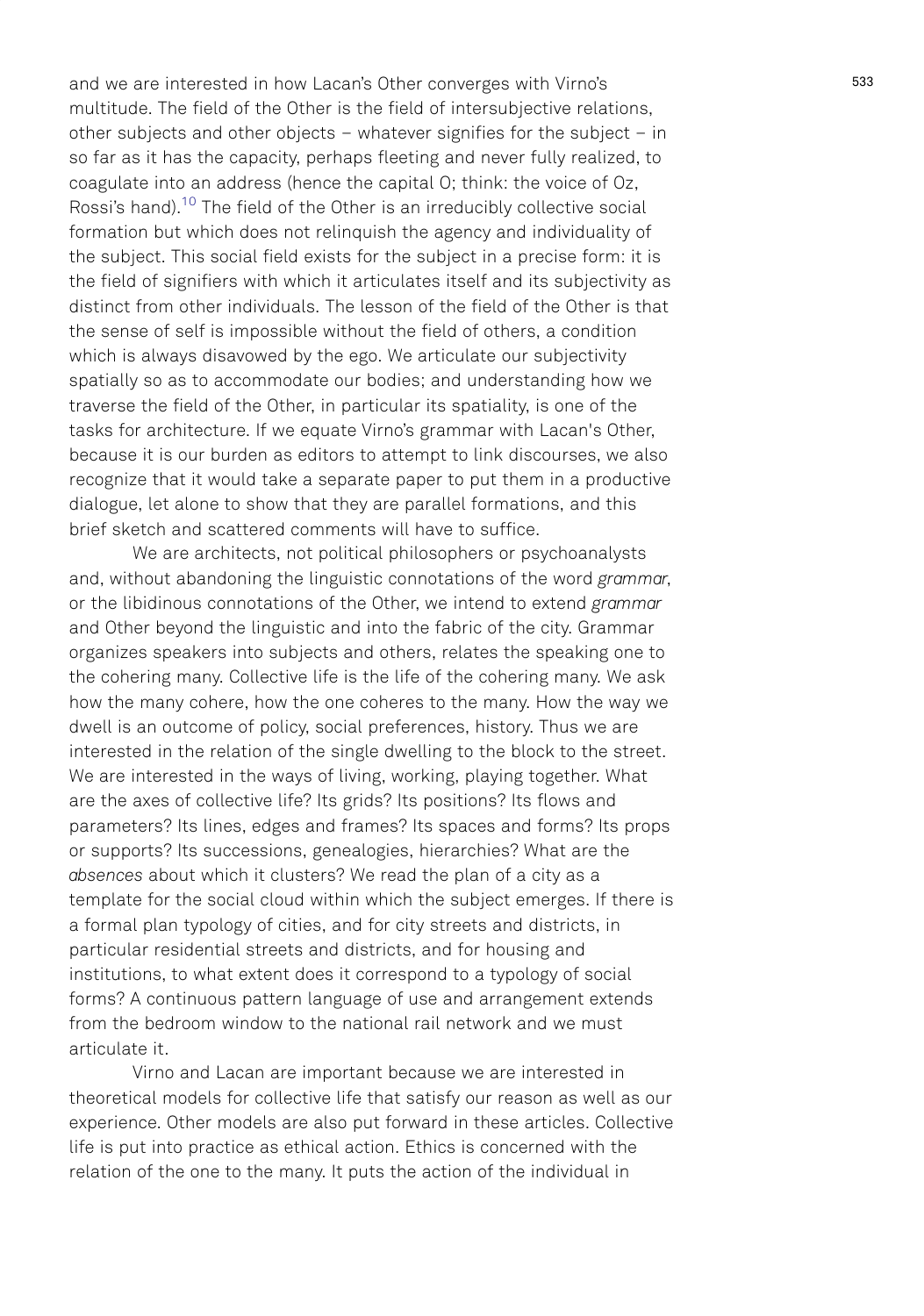dialogue with the social codes of others. There are computational models that capture swarms of qualities, quantities, people, digits, to make sense of them at the planetary scale; and digital models that describe how media creates hyper-connectedness amongst individuals.

These articles address the political question of what it is for an individual to be a subject. Either implicitly or explicitly they ask what it is for an individual to present theirself in a public forum, before others, respectfully and with dignity. What sort of subject of the city – and what sort of city, these are the same question – has the capacity for togetherness and concourse that allows decisions to be made about the critical issues confronting us? Identity politics promotes otherness and hates it. Against a current drift in public life toward identity politics, the universal subject opens the space for difference without identity, and hence the potential for an otherness and plurality without alienation.

We hope that putting individual and collective into wider circulation will shine a light on the predicaments of collective action by individuals, in cases where public and private are no longer operative. We find increasingly that decisions which look as if they are a matter of public debate are decisions about our private lives which need to be made collectively, together with others, and that they do not follow the familiar political model of the public resolution of conflict between special interest groups. Climate change – the current name for the environmental damage that we have been inflicting upon ourselves for three generations – has this category-busting form of collective decision-making: collective because we have to make these decisions together; private because they relate to our forms of living and individual action, and will determine our families, our tastes, where and how we live with others.

These articles constitute a speculative enquiry about how to read the city and its forms of life, and its truth depends upon the cogency and utility of the reading, what it allows us to do by opening new possibilities for action. These articles explore how subjects congregate into collective social formations, regardless of whether these social formations are public or private, and how subjects individuate themselves with respect to social formations, regardless of whether these subjects are acting publicly or privately. While we are interested in the material facts of the city and the social facts of everyday life, the correlation between plan typologies and social typologies will not be found as if they were preexistent; they will be read into the material and social world by a creative act of cognition. We are committed to the possibility that new theoretic models for understanding architecture and collective life have the capacity to provoke change in the world, and if these papers succeed, it will be to see planners and policy makers address more directly the problems of the city in terms of the grammars that organizes people into forms of concourse rather than to address the imaginary entities and objects that currently dominate the debates about the city and only ever proliferate more of the same.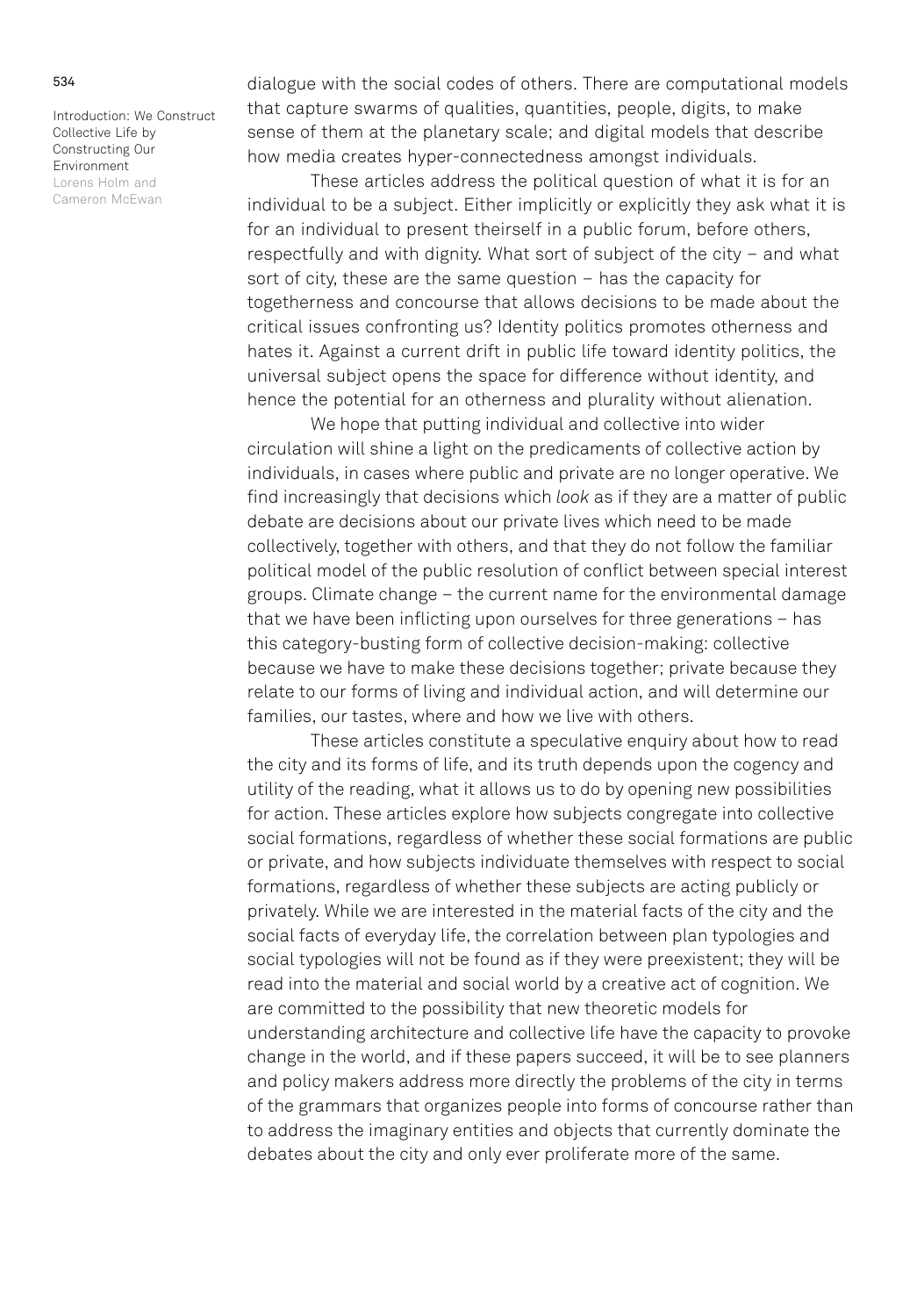# <span id="page-7-0"></span>The Conference

These articles are a selection from the conference Architecture & Collective Life hosted by the School of Social Sciences at the University of Dundee in November 2019, organised by colleagues Lorens Holm and Penny Lewis. The Architectural Humanities Research Association (AHRA) of which this was the annual conference, is the preeminent association of researchers in UK schools of architecture. This issue of Architecture and Culture and a companion volume in the Routledge Critiques series constitute, alongside the conference website, the main material traces of the conference and its constellations of thought.<sup>11</sup> The conference opening address (Foreword) and call for papers (Afterword) are reproduced here as conference artifacts. The conference programme and book of abstracts are available for download.<sup>12</sup>

We included articles on ethics and community activism, which treat practical questions regarding the relation of the one to the many; psychoanalysis and Lacan's field of the Other; cities and housing, which constitutes the material form of collective life; and digital crowds and computational space, the new individuals and collectives emerging from digital platforms, the human-digital hybrid. Recurring, are references to Hannah Arendt, Judith Butler, Michel Foucault, Jacques Lacan, Henri Lefebvre, Aldo Rossi, Bernard Stiegler, … .

# The Articles

We use the word article not paper because that is the term our publisher Taylor and Francis uses, but we find it a bit too like the articles of a contract, or articles of war. As editors, our most decisive act was to select 18 of 180 conference papers, and to group them in four concourses: individuals, communities, cities, collectives. Into each of these seemingly straightforward categories we dropped a paper on Lacan and a paper on ethics, with the intention of disrupting their logic, exposing their complexities. This is usually the effect of psychoanalytic critique, some art/architecture practices, and philosophical critique. It is also the effect of ethics, when ethics is understood – not as prohibition – but as critical enquiry into a course of action. No one wants to be psychoanalyzed; or stood before the Good. Psychoanalytic critique always destabilizes rational categories because it works with a compelling ana-logic (remember the Anarchitecture of Gordon Matta Clark? remember the analogic city of Aldo Rossi?).<sup>13</sup> The word concourse is taken from Vitruvius who says that concourse among people is the originary scenario for architecture.<sup>14</sup> We call them concourses because we suggest that our readers read them as dialogues, and concourse suggests speech and togetherness. The first and last articles are visual projects of eight color images each, which bookend the collection. We summarize the discursive links.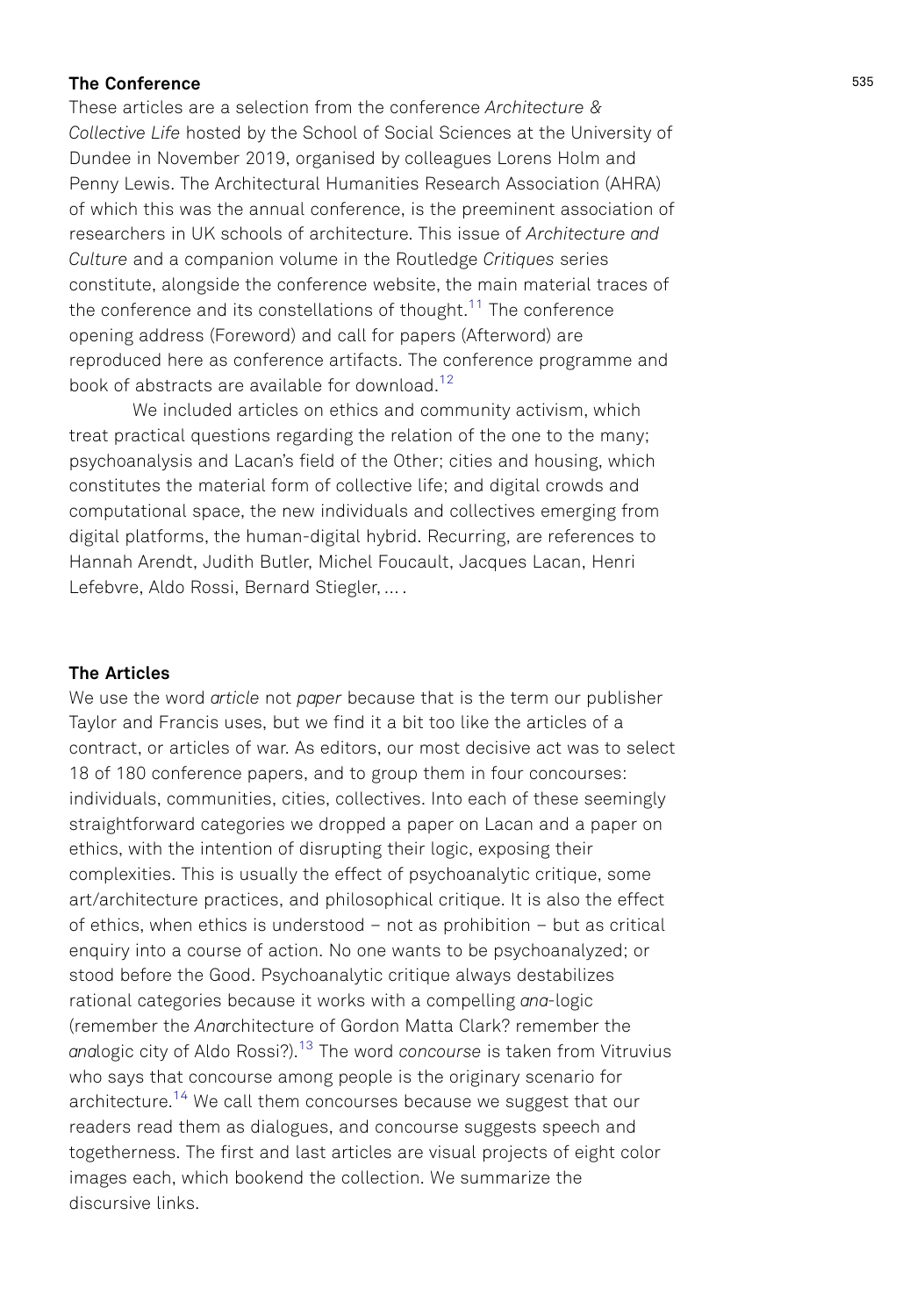### 536

Introduction: We Construct Collective Life by Constructing Our Environment Lorens Holm and Cameron McEwan

## Individuals – The Individual as The Site of Critique

The first five articles are grounded in the individual, a particular subject, distinct from a universal one or an abstract one (Architecture, the Good). Threats to the individual are themes in most of these articles. Penelope Haralambidou's artisan uses castings and drawings to produce an artefactual reading of Christine de Pizan's medieval text The Book of the City of Ladies. Her aim, as indeed was de Pizan's, is to build – with her allegoric sisters – a safe place for women within male-dominated cities, and perhaps more to the point, within male-dominated urban discourse. Discourse is as dangerous as cities to the dispossessed. Jane Rendell takes a personal position of conscience against the institution. In her first person singular critique, she argues that ethical action involves a form of truth-telling, or parrhesia that puts the self in danger. The ethical action of the individual involves a critical encounter with the codes of others, that – at its best – binds us into ethical assemblages, a form of intersubjective grammar that emerged as a theme in this issue. If Rendell's ethical encounter puts the individual in danger, even as it offers the safety of a code, Haralambidou's project finds a place of safety for women in beautiful artifacts. Guanghui Ding describes the emergence of subjectivity in two projects, Feng Jizhong's Garden of the Square Pagoda (1980) and Wang Shu's Xiangshan Campus (2002), to develop a genealogy of resistance to the dominant narratives of Mao's cultural revolution and latterly a deregulated capitalism that has now colonized the communist state. Subjectivity is always a form of resistance to the prevailing order, because subjectivity is always repressed, disguised, displaced by ego practice, and threatens to reemerge. Angie Voela's critique of capitalist production focuses on the position of the worker – the particular position of the psychoanalytic subject within capitalist discourse. In her reading of The Lego Movie (2014) with Lacan and Bernard Stiegler, she maps the key players – including Emmet, Lord Business, the Kragle – onto the positions in Lacan's fifth discourse, the Discourse of the Capitalist. This is the first of four papers that reference Lacan's field of the Other as a critical frame for thinking cities and collective life. We put Tal Bar's article in this group because it is a critique of the individual in architectural discourse. Her post-human, bio-digital artisan-architect follows a hidden line of data across an algorithmic swarm-scape, which elides the individual and collective. Her bio-mimetic architecture aims to bring the swarm, the multitude of others, in both their material and symbolic registers, into a formal spatial discourse where architecture can address them.

# Communities – Communities and Their Grammars

We begin these four articles on communities and their grammars, with Mhairi McVicar's article on the ongoing community redevelopment of the 1962 Bowls Pavilion within the context of former Prime Minister David Cameron's 2011 Big Society speech and the Localism Act, which devolved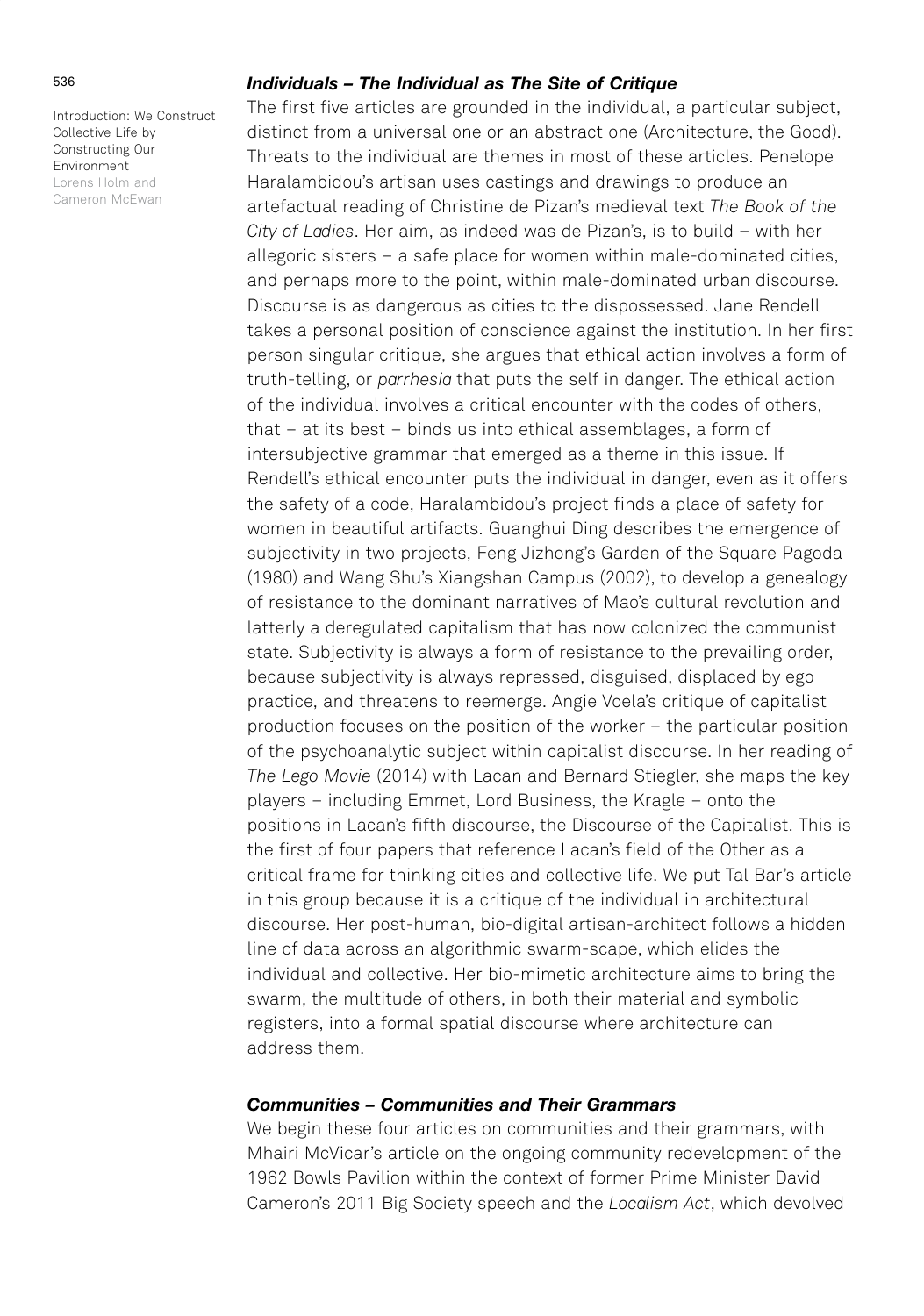<span id="page-9-0"></span>powers from central government to local government and encouraged communities to take over council services and assets. The community converges on a jointly held interest that will outlive them. A building project organizes a community within material (the pavilion, its dilapidation) and symbolic (ethics, big society) matrixes. In her article on community as opposed to institutional ethics, Yael Padan makes a case for a collective co-produced ethics that emerges in the lived experience of everyday life. This is a different model for ethics from what issues from Western education institutions and research protocols. It sheds light on the complex ethics implicit in McVicar's community, that emerges around a joint project in dialogue with a university architecture course. In his critique of the commodification of UK social housing, Andrew Stoane focused on the relationship between city and household, public and private life. He notes that in The Human Condition, Hannah Arendt argued that in the twentieth century, mass society has replaced public life – and the public-private distinction central to Western politics – with an expanded family. Into these articles on communities, ethics, activism, and housing, we place John Hendrix's article on the building that announces its incompleteness with a missing column. In Communitas (2010), Roberto Esposito argued that community is organized around nothing, the nothing that is.<sup>[15](#page-18-0)</sup> Every project enters the human world as a term in discourse with others. The deliberateness of Eisenman's design-act notwithstanding, it points to the absence that shadows every Bowls pavilion, and every social group in so far as they cohere. This point of absence is constitutive of human discourse, whether it is symbolic or material, and constitutes a critical category for understanding the community project as a focal point for change and cohesion.

# Cities – The City as a Form of Life and History

We place two articles on the history of public housing, which we take to mark the center point of Western thinking on the city, alongside two articles from the periphery. Andrea Migotto focuses on the transformation of twentieth-century social housing in Belgium by comparing the garden settlements of the 1920s and the neighborhood units of the 1950s in order to explore how ideas of collectivity in public housing programmes, shifted from community to the social. Frederick Biehle describes the early history of social housing in New York City which, for reasons that are esthetic and political, abandoned the typology of the perimeter block, for the slab in a park. There is a social charge to collectivity and an architectural agency that shapes it, pursued throughout modernity, political differences notwithstanding; there is also an urgent need to rethink social housing and/with new forms of welfare. Camillo Boano reads the condition of the refugee camp, where daily life is a struggle for existence and not only a struggle to be heard, against Agamben's biopolitics in Homo Sacer – forms of life, bare life – and defines a form of onto-ethics, ethics as an existential or ontological struggle for life. In his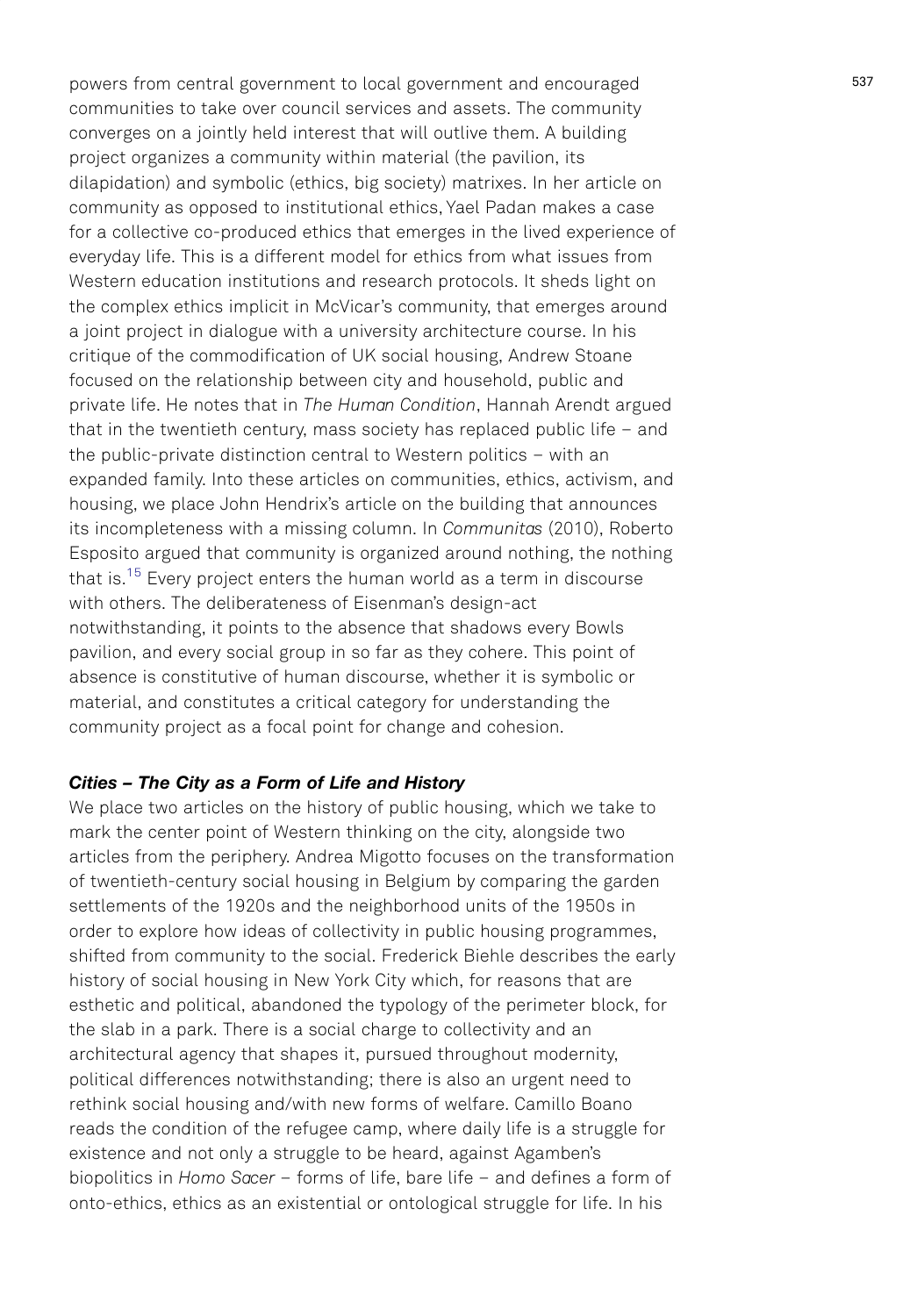<span id="page-10-0"></span>genealogy of the city, Francesco Proto argues that the urban grid of modern planning is a form of perversion. Perversion is one of the three clinical structures in Lacanian psychoanalysis alongside neurosis and psychosis. The pervert makes of themself the object of the Other's enjoyment. The pervert's dalliance with a symbolic form of substitution speaks a life of leisure – the opposite of the existential necessities of the refugee. Proto is not the first person to draw on the three clinics to understand collective culture, but he is the first we know to relate a psychical structure to an urban one, and to propose them as a genealogy of architectural culture (although Giedion comes close)[.16](#page-18-0) If we read Migotto's and Biehle's histories of housing through the peripheral lenses of Boano and Proto, city fabric appears as the architectural form of life. We construct the city in order to live well in it together. We put Boano's and Proto's articles in the context of housing because we want to ask, how the grid, the symptom of a perverse episteme, helps us understand the city as a form of life? What are the grid and the need to escape it, symptoms of? We note the public stigma associated with the NYC slabin-the-park projects, and the anti-urban sentiments of its proponents, and speculate that the escape from grid to park – and not simply the grid itself – is part of the signifying complex of the perverse.

## Collectives – The Multitude and Its Grammars

These articles address the swarm of life. The swarm constitutes a selfstructured field of subjects and objects. Cameron McEwan's paper on the analogical city and theory of the multitude states the humanist position. There is a material city and an analogical city: the city we live in and the city that lives in us. The city exists as a figure in the cultural imaginary; a society with a material grammar forms around it. The other articles focus on the digital. Hazem Ziada's article on the use of social media during the Arab Spring argues for the emergence of media-crowd hybrids in which the subject is de-individualised and collective agency materializes in the Instagram feed. David Capener's article on the production of space in the age of digital technology reads Lefebvre with Stiegler on how digital technologies (the cloud, tertiary retention devices) are changing the way we produce space. We navigate our desire in the city with our iPhones, click and collect hubs with planetary scale distribution networks, Google Maps, Alexa, and the like, a latter day digital dérive. Paul Guzzardo, Gustavo Cardon and Rodrigo Martín Iglesias's visual narrative is an analogical city project, gone digital. This manifesto is put forward as a critical tool for navigating the toxic digital maelstrom that has become the platform for public concourse. Donald Kunze's reading of popular culture argues that the field of self and other has a spatial form, and hence, is within the curtilage of architecture. It has the loopy logic of a non-oriented surface (mobius strip, plane of projection); which makes of architecture, with its tidy thresholds and logic of enclosure that encode inside/outside, me/you, a form of repression and falsification of social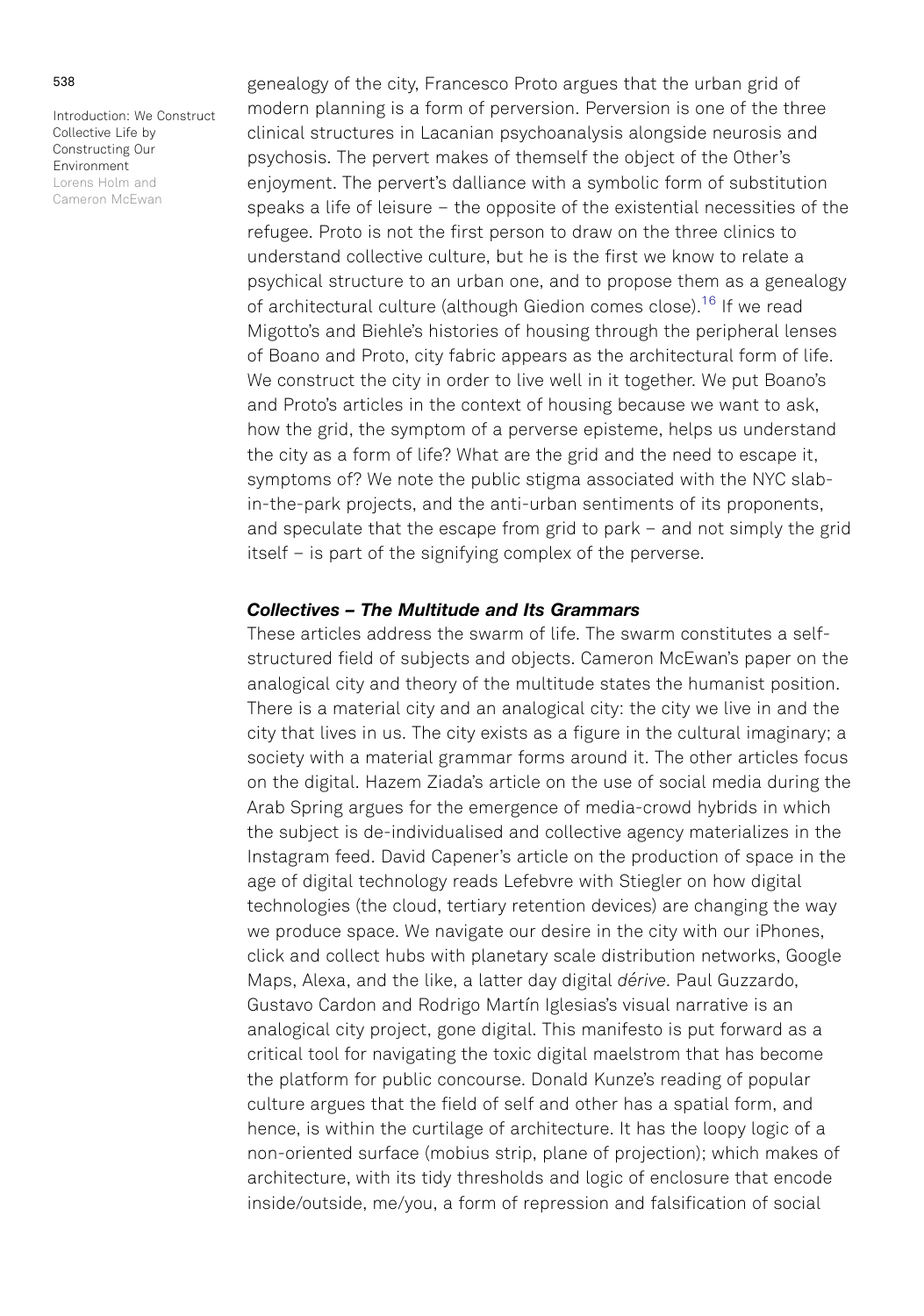<span id="page-11-0"></span>relations. Kunze's work gives spatial form to the grammar of the multitude; it is a surface, except that its extraordinary form eschews conventional architectural space-making. In different ways these papers treat of the desire of the individual, but they do it from the position of the field – digital and spatial, we might call it a navigational field, the subject's desire is a function of navigating the field – within which the individual's desire emerges. They also underscore the fact that there is no grammar per se – no desire either – except as a function of media.

# Humanities

These articles raise the flag for the intellectual elite that congregates around the humanities.<sup>[17](#page-18-0)</sup> Most elites – intellectual or otherwise – have become unpopular and the humanities are no longer a popular position. The only elite still acceptable is the money elite. The humanities are fighting a losing battle against a market culture that only wants its problems solved, and not its principles questioned.<sup>[18](#page-18-0)</sup> Proto argued that we inhabit a perverse episteme. The assumption seems to be that our social and political foundations are assimilated so they can now be ignored. We no longer need the Aristotles and Arendts (or the Lacans and Marxs), we need problem solvers. There is no recognition that assimilation is never complete; it is part of the ongoing process of remaking our humanity. Against this technophility, these articles reassert the necessity and efficacy of close reading. Through acts of close reading, the Humanities engage with the thought of the past and channel it to new futures. They produce new understanding and hence leadership, not new knowledge. The resurgence of populism and isolationism has shown that statesmanship is not the universal form of politics, as Aristotle and Arendt thought, but the particular style of a leadership class (Aristotle's and Arendt's) that has been displaced. At a time when intellectual culture is side-lined from public life and when thinking and practice of architecture is often impoverished and in any case disenfranchized from the city, the intelligentsia need to lead by articulating its agency in reflective action.<sup>[19](#page-18-0)</sup> We do not need more technology to solve the existential problems confronting humans, but more critical understanding of our position in the world as technological beings.

## Capitalism

It is safe to say that if there is a subtext to these papers, it is the damage that market thinking is inflicting on collective life. In Voela's paper, the master capitalist attempts to lock down desire and social relations, destroying their fluidity because his discourse cannot master them. These papers are against capitalism. To the extent that capitalism is popular, because it gives people what they want or what they think they need, these papers are elitist. The intelligentsia is not about denying people what they want – we are in favor of what we want – but changing want. We try to understand want, and through understanding and discourse,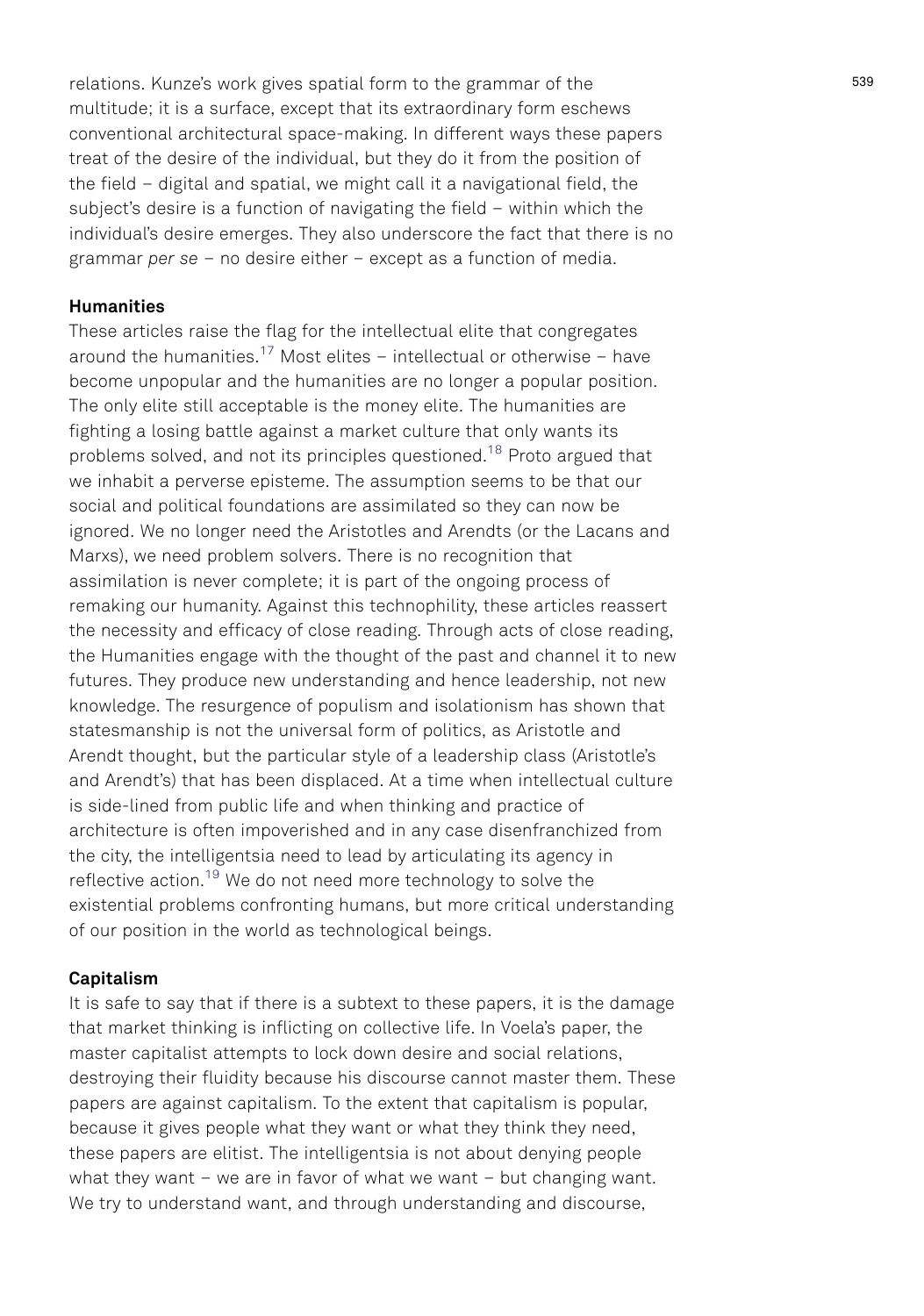<span id="page-12-0"></span>make change. There has to be more to life than the happiness of consumerism and a social life organized around consumerism. We see consumer capitalism everywhere in our built environment: it is the grammar of collective life – its latest form. People vote with their credit cards. Consumer capitalism is, perhaps, the grammar of an anti-collective life. The aim of these papers is to provide new ways to read collective life. They could be framed as questions. Can we, by attending to the grammar of the multitude, the ethics of collective life, the intersubjective field of desire, find ways to replace capitalism as the form and grammar of collective life? Can the field of the Other – let's call it the infrastructure of desire, which recognizes that the desire of the subject is always in the hands of its significant others and not in the acquisition of consumable objects – replace capitalism as the form-maker of our cities?

## Virus

Although these texts were drafted in the Autumn of 2019, they were refined and assembled during this time of collective self-isolation. COVID-19 emerged as a point of articulation between natural and social forces.<sup>[20](#page-18-0)</sup> It has been remarked in the press that the pandemic has done more to articulate a Leftist programme of politics, and collective solidarity, in a matter of months than the electoral Left has managed in 40 years. The pandemic has forced a rupture in thought. New convictions about public health, education, the nature of work and key workers, and how the individual relates to society are freshly foregrounded. This is the condition of the state of exception; if there is a shift in politics and collective life, it is still in process.<sup>[21](#page-18-0)</sup>

Collective life locked out of the piazza has entered the bedroom via the screen, where we are collectively living privately. The effect of the virus has been to normalize the screen as the site for public concourse. $22$ What had been primarily a platform for private life has become the paradigm for conducting public life. And never has the state intruded more directly on the regulation of family life, public regulation of private body, conflating the traditional category distinctions between state and family, public policy and private life, politics and economics. $23$ 

The virus has led to close public scrutiny of how we congregate and lockdown seems to have unlocked a public distrust of the social life that takes the form of gatherings. Anyone who has read Freud's Civilization and its Discontents will wonder to what extent we have a psychical investment in lockdown and distancing. When they are too close to us, bodies are smelly dirty things, and the pandemic has reasserted our underground antipathy to the body, and underscored the degree to which urbanism depends upon overcoming this aversion to the animality that is our nature. Lockdown measures including social distancing and quarantine, have emptied our cities and undermined the characteristics that make urban life so compelling: what Biehle described as the accidental proximity of strangers. The site of our gatherings has shifted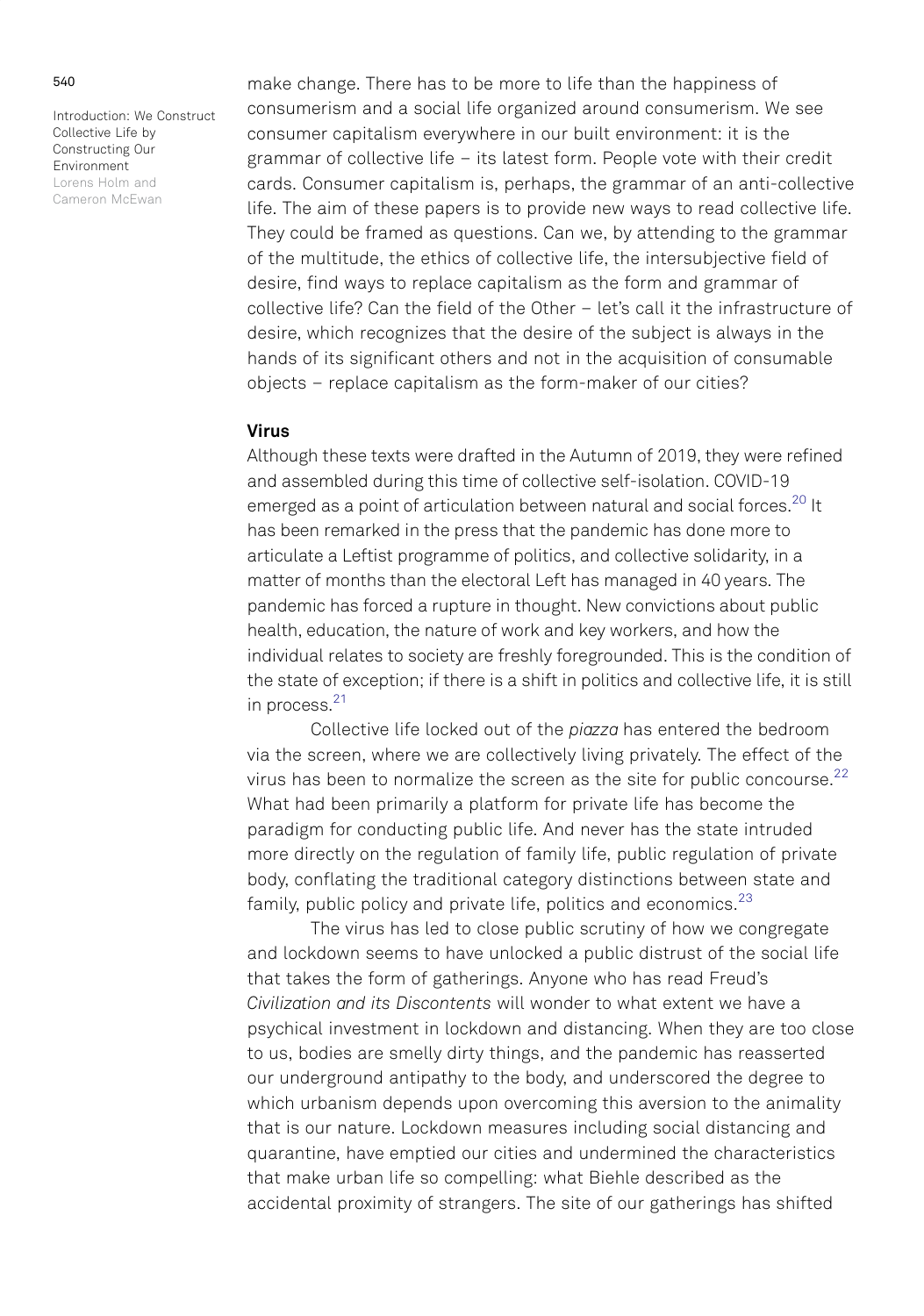from the space of the city to the screen. This shift is changing the grammars of collective life, practices of solidarity, relations to the environment (built, natural, digital, imagined), and the collective ethos of a civil future world.

## Digital Public – Public Space

We do not yet know what the relation is between the architectural space of the city (its boulevards, piazzas, assembly chambers, coffee houses, failed estates, peripheral wastelands, public toilets and shooting alleys) and the digital space of the internet, or its consequence for political action. There is as yet no architecture-digital complex, where architecture and digital media together constitute a new form of what Arendt called the space of appearance. These papers suggest directions. Guzzardo's media activism aims to take the digital out of the bedroom and put it in the street where it can rejoin public life with an overtly political agency. Ziada, Bar, and Capener discuss digital-human hybrids that assemble individuals into new collective forms with their own agency. Digital environments make little distinction between the public life of politics and the private expression of opinion. Private forms (Instagrams, Tweets) are used constantly by public figures. We have doubts about the capacity of digital platforms to replace the polis as the space of appearance, which is the space where people assemble to exercise their power and are held publicly accountable for it. Lefebvre's concepts of the production of space and urban society ask us to recognize that space is already an architecture-social hybrid; we now need to explore the possibilities of a digital-architectural-social hybrid so that we can build a form that has ethical and political efficacy. These papers understand digital crowds and inter-subjects in compelling ways, which is the first step to proposing a politically effective hybrid that brings people together to make effective and sustainable decisions about their environment, in particular where those decisions directly affect their forms of life, lives, and lifestyles.

# The Environment

If there is an urgent context to which these articles should be directed, it is not COVID-19, but the damage we are doing to the environment. If Covid is our current condition, climate change is our most pressing existential threat. The fact that environmental damage is one of the principle effects of the damage of capitalist market thinking to collective life, makes it all the more urgent. We propose here the beginnings of an approach through architecture and collective life. The degradation of the environment stymies the conventional political categories of public and private, of public debate about policy and the private life of the family. It is with respect to the environment that the category distinction individual-collective exposes the caesura that private-public has papered over. We hope that rotating our thinking from public-private to individualcollective will help to unlock thinking on our individual and collective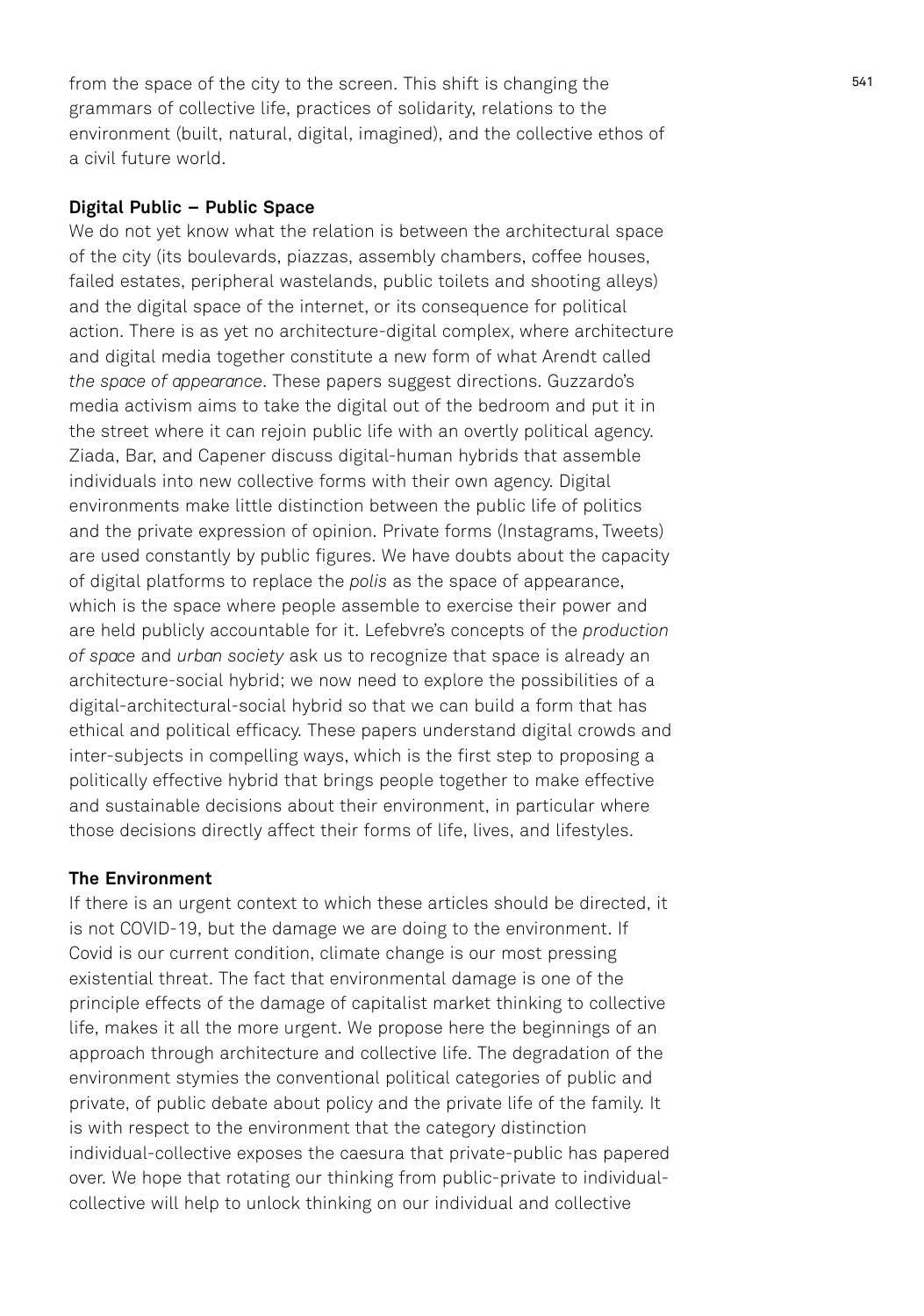<span id="page-14-0"></span>relations to the environment. For one thing, the environment does not fit the conventional political model of conflict between special interest groups in the public realm, some for, some against. At the level of the individual, we are all complicit in against because it relates to our consumer form of life. We have been individually at it for at least three generations. For another, the levels of denial and delay have the hallmarks of pathology. By damaging the environment we are damaging ourselves: it is an epidemic of self-harm. We keep trying to stop, and failing. It is pathology and not bad practice. The fact that it is accelerating despite the occasional good works; the fact that it is the new normal, the fact that it seems to return in a new form under a new name to staged expressions of surprise/outrage several times a year, when it is always the same problem, are part of the pathology.<sup>[24](#page-19-0)</sup> The response to bad practice is regulation. The response to pathology is critique, analysis, therapy. The damage is the effect of the pathologies of individuals but the therapy needs to be collective. Environmental damage requires a collective solution that bears on the lifestyles of individuals.

The ethical imperative for architecture is explore ways to bring people together into new grammars so that they can make sensible decisions about the damage that our forms of life are doing to the environment. Because the damage is an effect of our forms of life, it is an architectural problem, not only a problem for environmental science and technology. We do not lack green knowledge, but a capacity for collective green realism. The pathological turning away from the reality of bad practice is a collective social formation which thinking on collective life should be able to unpick. With green realism green action will follow. We have reached an impasse in our environmental thinking that we need to critically analyze our way out of. It seems that we need to rein in our rapacious lifestyles, which we will never do voluntarily as individuals. No one will do it unless everyone does it. If there is a caesura in our thought, it is here. Any concourse on the environment must range across individual behavior and state policy, i.e., household management and politics. If COVID-19 is part of this picture, it is simply to make the idea of concourse more poignant and to underscore the fact that architecture must work with the data rich media world. Architecture must do what it has always done: think, explore and implement new grammars for collective life, and forms of space for concourse and action. To reiterate a point, we do not need more new green technologies, we need a better understanding of our consuming nature.

## **Conclusion**

The aim of this introduction – which is a subset of the aim of the Humanities – is to put discourses in dialogue with each other. It is a recurring theme in these articles that we have to rethink the individual condition of the subject in light of the agency and efficacy of collective social formations. We are hybrid with the symbolic environments we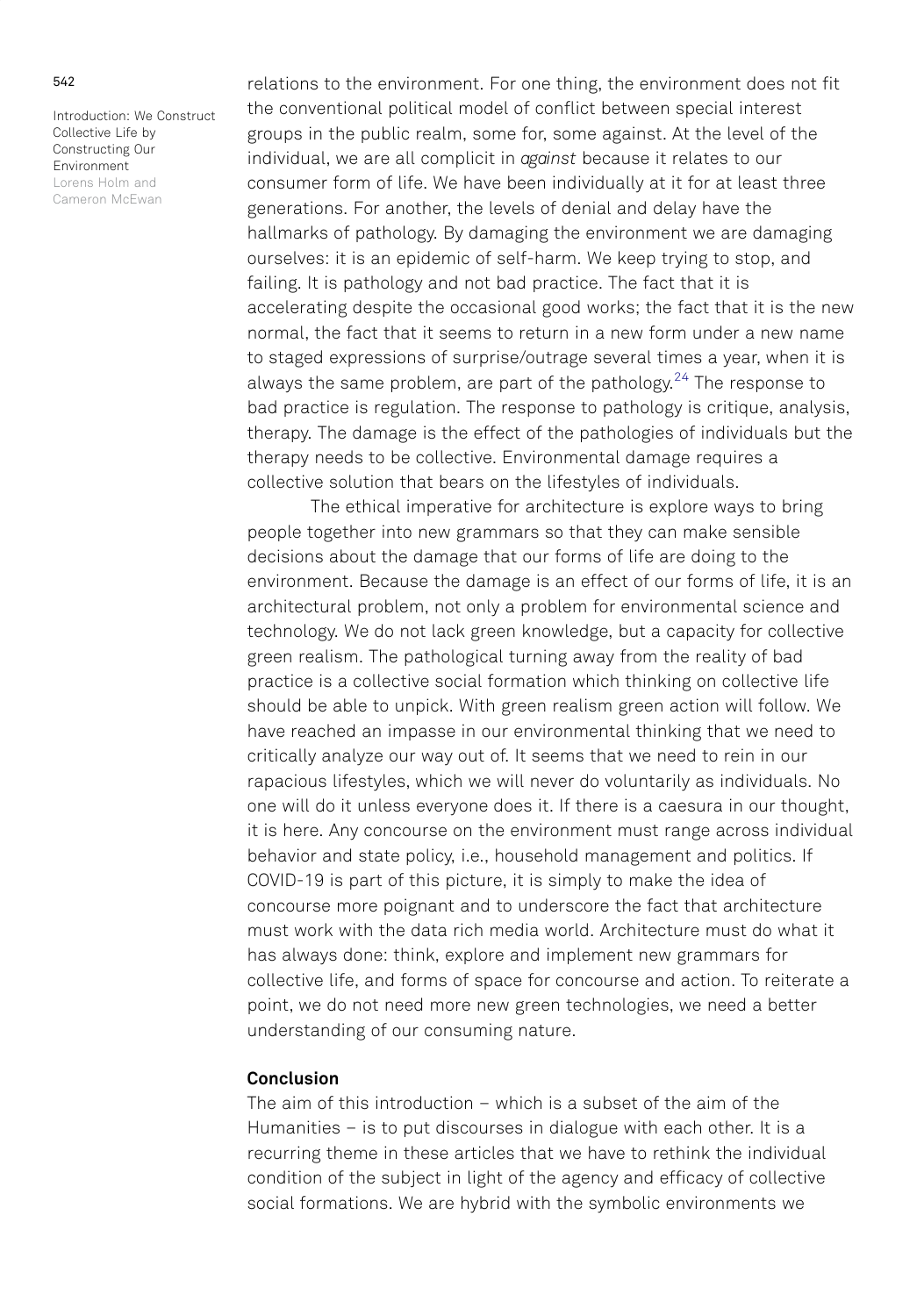<span id="page-15-0"></span>construct, and these include the linguistic, digital, spatial and material environments of our cities. This condition is everywhere evident, but never recognized. The message of these papers is that it is simply not possible to articulate the individual or the collective without the other. It is not clear how identity politics will change if we were to identify this condition and keep it planted in the general intellect. Indeed it is in the service of the ego to maintain our separateness from other and from environment. Ego nothwithstanding, the human subject cannot coherently articulate the condition of being individual, with the attributes of consciousness and agency, outwith the collective world that constitutes its other. We will reprise a couple of hybrids here.

In "Hotspots and Touchstones," Rendell argues that we cannot articulate an ethical position – essentially a course of good action – without reference to the ethical codes of others; an other's thought is your touchstone for right action. It is acknowledged in Boano's article where he argues that we have to think ethics with existence. In "The Digital Crowd," Ziada argues that Instagram and other algorithmic media used by protestors have become an integral part of a single de-individualised agency and that it is changing the public spaces of the city. Kunze argues that the field of the Other has a particular spatiality: it is not outside the subject but the other side of the subject. This intersubjective field has the topological properties of a surface, not an enclosure. This field takes as many forms as there are forms of human work and labor that put artifacts into the world, be they material or digital. We can no longer read histories of public housing programs – we are thinking of Biehle's, Migotto's and Stoane's papers – and not see them as templates for collective life, the relation of bedrooms to street facades to avenues to national highway networks. It is acknowledged in the community activism in McVicar, where people build the communal relations between individuals, by building public works that will outlive them. It is acknowledged in McEwan's article on the analogical city in which the city is the figure in the shared imaginary.

Any critique of collective life is playing a long game. With COVID-19 and climate change, we have two routes: temporary adaption and fundamental change. With COVID-19 we can adapt: more distance, more ZOOM, protective screens, new ways to work, shorter hours, a new Neufert (the science of biometric adapting)<sup>[25](#page-19-0)</sup>. Or we can treat it as our greatest challenge to date, the first mass step in going digital and next stage in the 100,000 year evolution of human suffering. Likewise with climate change, we have a choice. We can adapt: more water conservancy, more storm drainage, more brown rice, more parasols, less meat, more walking. Our biggest strength and weakness is that we are the most adaptable species. We have the capacity to be comfortable in environments that drive other species away. Or we can use these papers to shine a critical light on the grammars that shape collective life, and begin the process of change. Arguably we do not recognize the problems because the problems are our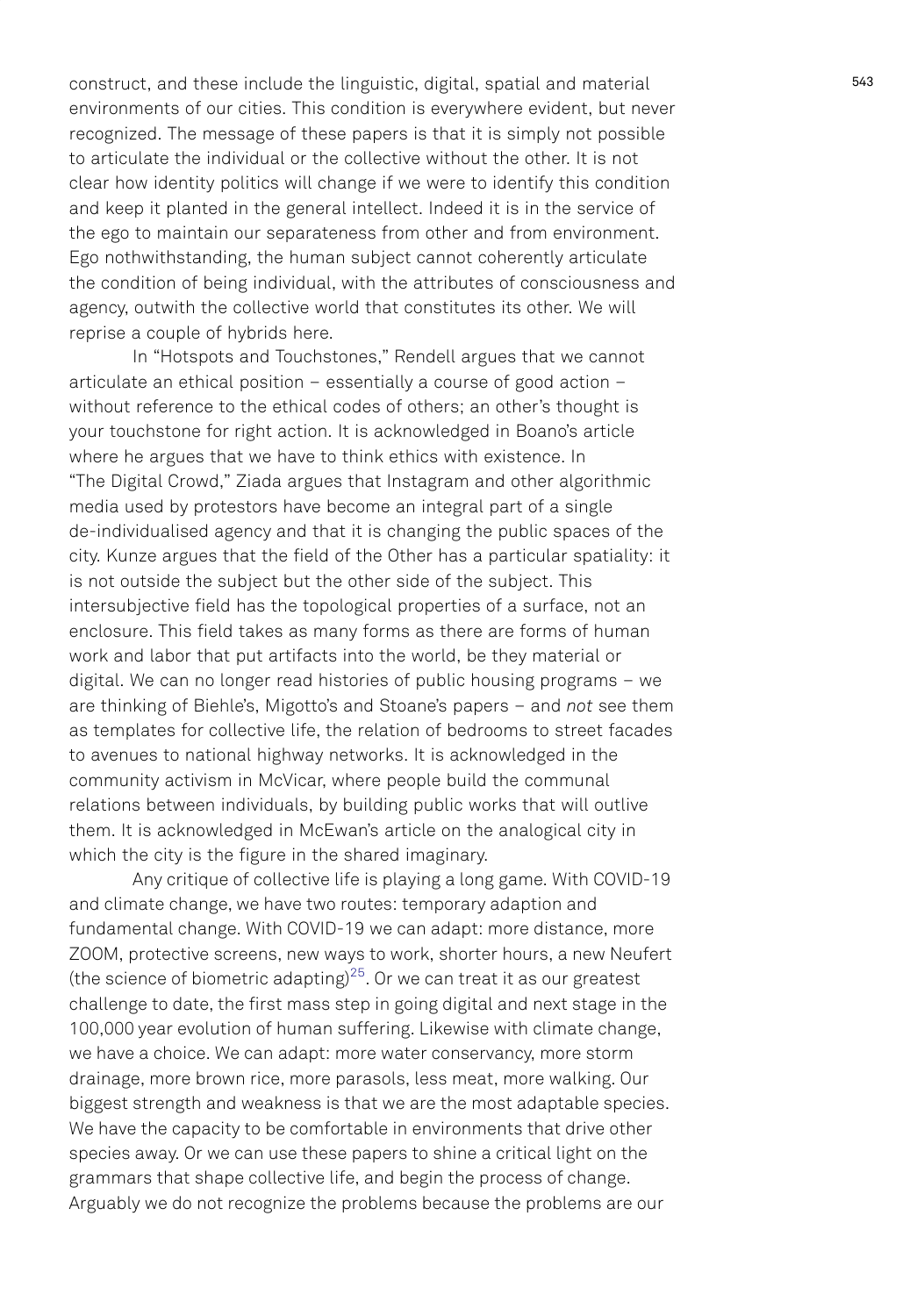<span id="page-16-0"></span>forms of life. Our forms of life are everywhere all around us; both the most and the least tangible, least visible artifacts. We need a critical understanding of collective life that has the efficacy to construct new platforms for effective action that are adequate to the task. If the city is the primary spatial artifact that we build in order to live well, this task is tantamount to rebuilding our cities. The city is the material form and agent of collective life, not simply an effect of collective life. The problem confronting us is not only about rethinking places of assembly so that we can come together in new hybrid spatial-digital spaces of appearance, it is also about how cities are organized so that we can replace the grammars of consumption with the infrastructures of desire.

Lorens Holm is Reader in Architecture and Director of the Geddes Institute for Urban Research at the University of Dundee. Lorens teaches architecture at the University of Dundee where he runs a design research unit called  $rooms + cities.$  His teaching/research focuses on reconciling Lacanian thought on subjectivity with contemporary architectural/urban practice. Publications include Brunelleschi Lacan Le Corbusier: architecture space and the construction of subjectivity (Routledge 2010) and, with John Hendrix, Architecture and the Unconscious (Routledge 2016). His papers have appeared in arq: Architecture Research Quarterly, The Journal of Architecture, Perspecta, Critical Quarterly, Architecture Theory Review, and Assemblage.

Cameron McEwan Cameron McEwan is an architectural theorist and educator at University of Central Lancashire Institute of Architecture, and a trustee of the AE Foundation. Cameron's research focuses on the relationship between architecture, representation and subjectivity to engage the city as a critical project. Cameron's work is published in arq, Building Material, Drawing On, JAE, LoSquaderno, MONU, Scroope, the Venice Architecture Biennale and elsewhere. With Samuel Penn he edited Accounts (Pelinu, 2019). Cameron is writing a book entitled Analogical City.

## ORCID

Lorens Holm http://orcid.org/0000-0003-0615-6404 Cameron McEwan (b) http://orcid.org/0000-0002-0683-1708

# Notes

- [1.](#page-1-0) Hannah Arendt, "Introduction into Politics [1955], " in The Promise of Politics, ed. Jerome Kohn (New York: Schocken Books, 2005), 93.
- [2.](#page-1-0) Badiou and Slavoj, "Thinking the Event," in Philosophy in the Present (Cambridge, MA: Polity, 2009), 45.
- [3.](#page-2-0) Paolo Virno, A Grammar of the Multitude: For an Analysis of Contemporary Forms of Life. trans. Isabella Bertoletti, James Cascaito and Andrea Casson, Semiotext(E) Foreign Agents Series (New York: Semiotext(e), 2004), 78.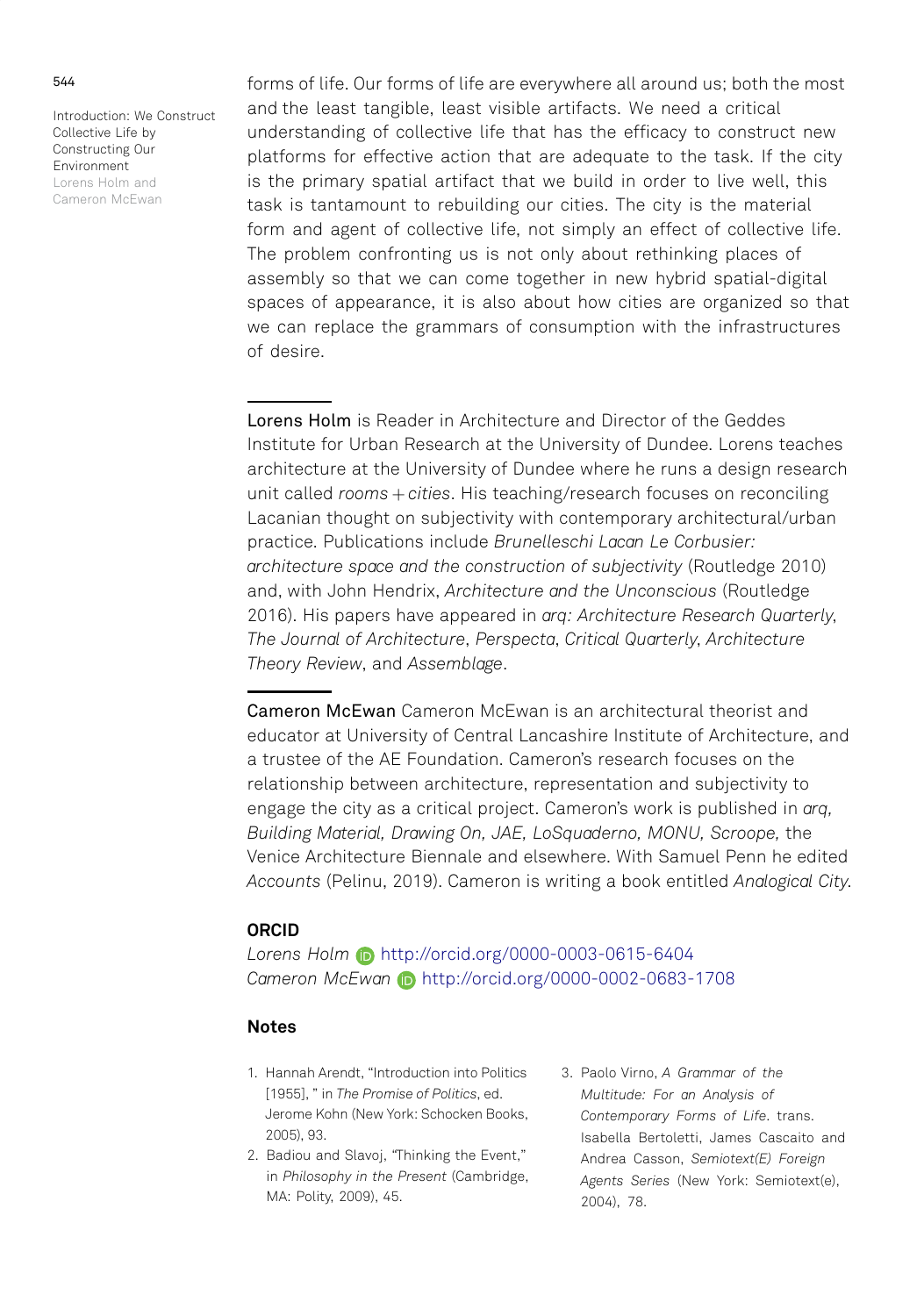- <span id="page-17-0"></span>[4.](#page-2-0) The split, divided, barred subject is diffused throughout Lacan 's text: see eye and gaze in Jacques Lacan, The Four Fundamental Concepts of Psycho-Analysis trans. Alan Sheridan. ed. by Jacques-Alain Miller (New York: Norton Press, 1981), 67 –78; ego and unconscious in Jacques Lacan, "The Freudian Thing or the Meaning of the Return to Freud in Psychoanalysis" [1955], in Ecrits: The First Complete Edition in English (New York: W W Norton, 2006), 334 –63; enunciation and statement in Jacques Lacan, "The Direction of the Treatment and the Principles of Its Power [1958], " in Ecrits, 489 –542. Lacan 's split subject is a reading of Hegel 's split spirit, for which see the excerpts from "The Preface " [paras 1 –72] and "Introduction " [paras 73 –89] to Hegel, The Phenomenology of Spirit in Mark C. Taylor, ed., Deconstruction in Context: Literature and Philosophy (Chicago: University of Chicago Press, 1986).
- [5.](#page-2-0) Donna Haraway is an early user of the term post-human, for which see Haraway, "Situated Knowledges," in Simians, Cyborgs, and Women (New York: Routledge, 1991). We defer to Wikipedia. [\(https://en.wikipedia.org/wiki/Posthuman](https://en.wikipedia.org/wiki/Posthuman) ) accessed 13 January 2021.
- [6.](#page-2-0) Francois Cusset, How the World Swung to the Right: Fifty Years of Counterrevolutions, trans. Noura Wedell (Cambridge, MA: Semiotext(e); MIT Press, 2018), 160.
- [7.](#page-2-0) We are thinking of recent philosophical developments like the new object ontologies, for which see Graham Harman, "Speculative Realism, " in Collapse: Philosophical Research and Development, III (2007), 367 –88. Or Harman, The Quadruple Object (Washington and Winchester: Zero Books, 2011).
- [8.](#page-4-0) Hannah Arendt, The Human Condition [1958] (Chicago: University of Chicago Press, 1989).
- [9.](#page-4-0) For position within a syntactic world, see Mario Gandalsonas, "From Structure to Subject: The Formation of an Architectural Language, " in Oppositions (1979), 6 –29. For Beckett 's vibrating tympanic subject, see Samuel Beckett, "The Unnamable," in Molloy; Malone Dies;

the Unnamable (London: 1966), 352 " … I don 't feel a mouth on me, … , perhaps that 's what I feel, an outside and an inside and me in the middle, perhaps that's what I am, ... I'm the partition, I've two surfaces and no thickness, perhaps that 's what I feel, myself vibrating, I 'm the tympanum, on the one hand the mind, on the other the world, I don 't belong to either, … " a sentence that runs for more than a page. For the dividual, see Gilles Deleuze, "Postscript on the Societies of Control, " October 59 (1992): 3 –7, in which Deleuze argues that the individual with an identity is the smallest indivisible unit of a society; Deleuze replaces it with a dividual that is a cluster of numeric codes in a digital matrix (DNA, bank card numbers, etc.). For Lacan 's split subject, see endnote 4. Marx 's social individual, a unity of opposites, Karl Marx, Grundrisse: Foundations of the Critique of Political Economy [1857 –58], trans. Martin Nicolaus (Harmondsworth: Penguin Books, 1973), 706. Paolo Virno, A Grammar of the Multitude: For an Analysis of Contemporary Forms of Life. trans. Isabella Bertoletti, James Cascaito and Andrea Casson, Semiotext(E) Foreign Agents Series (New York: Semiotext(e), 2004). Jodi Dean, The Communist Horizon (London: Verso, 2012), 113; and for Dean's treatment of the crowd as drive and desire, Crowds and Party (London and New York: Verso, 2016), 214.

- [10.](#page-5-0) Victor Fleming, Dir., The Wizard of Oz (MGM, 1939). The recuring image in Rossi 's drawings of the hand of San Carlone, Arona, for which see Rossi, A Scientific Autobiography (Cambridge, MA: MIT Press, 1981), 4.
- [11.](#page-7-0) Penny Lewis, Sandra Costa Santos, and Lorens Holm, eds, Architecture and Collective Life (London: Routledge, 2021).
- [12.](#page-7-0) See [https://ahra2019.com/.](https://ahra2019.com/)
- [13.](#page-7-0) Cf. Aldo Rossi, Architecture of the City. trans. Diane Ghirardo and Joan Ockman (Cambridge, MA: MIT Press, 1982), a text we have referred to a number of times in this essay. For anarchitecture, cf. one of the great catalogues of Matta-Clark's work: IVAM Centre Julio Gonzalez, ed., Gordon Matta-Clark (Valencia: IVAM Centre Julio Gonzalez, Valencia, 2020).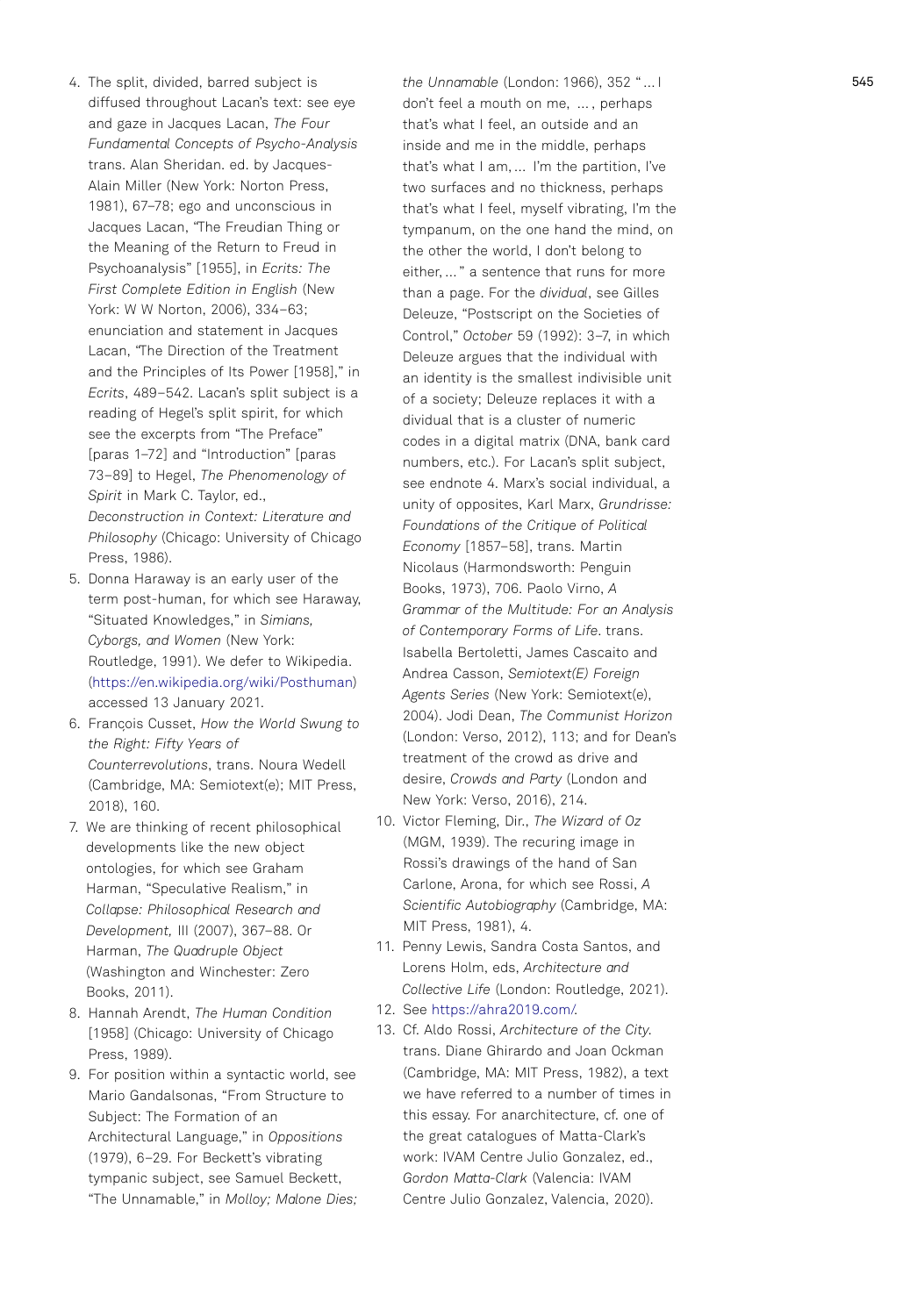### <span id="page-18-0"></span>546

Introduction: We Construct Collective Life by Constructing Our Environment Lorens Holm and Cameron McEwan

- [14.](#page-7-0) Vitruvius: On Architecture, books I-V (Cambridge: HUP, 1998) transl. Frank Granger, 79.
- [15.](#page-9-0) Roberto Esposito, Communitas: The Origin and Destiny of Community, trans. Timothy Campbell (Stanford CA: Stanford University Press, 2010). See the 'Introduction: nothing in common' pp. 1–19. P.1 "Nothing seems more appropriate today than community: nothing more necessary, demanded, and heralded by a situation that joins in a unique epocal knot the failure of all communisms with the misery of new individualisms." P.19 "How are we to break down the wall of the individual while at the same time saving the singular gift that the individual carries?"
- [16.](#page-10-0) Cf. Sigfried Giedion, The Eternal Present: The Beginnings of Architecture: A Contribution on Constancy and Change, vol. 2 (London: Oxford University Press, 1964), 495–526. And Koolhaas argued that the Manhattan grid functions as the prop for capitalist fantasy for which see Rem Koolhaas, Delirious New York: A Retroactive Manifesto for Manhattan (New York: The Monacelli Press, 1978/ 1994), 236ff.
- [17.](#page-11-0) Wikipedia defines the intelligentsia as, "a status class of educated people engaged in the complex mental labours that critique, guide, and lead in shaping the culture and politics of their society." See https://en.wikipedia.org/wiki/ Intelligentsia#:~:text=The% 20intelligentsia%20(%2F%C9%AAn% CB%8C,and%20politics%20of%20their% 20society. Accessed today.
- [18.](#page-11-0) There is a substantial line of critique of capitalism by psychoanalytic discourse (Slavoj Žižek Incontinence of the Void (2017); Samo Tomšič, The Capitalist Unconscious (2015)), one of the most trenchant being Pierre Bruno, Lacan and Marx: The Invention of the Symptom, trans. John Holland, Cfar Library (London: Routledge, 2020). Cf. 'Translator's Preface,' pp. vii-xix, in particular the section beginning p.xi. on the discourse of the capitalist.
- [19.](#page-11-0) We refer to proclamations of the end of theory that come from within as well as outwith the discourse of architecture. See the survey of positions on theory

and criticality by George Baird, "Criticality and It's Discontents" in Harvard Design Magazine 21: Rising Ambitions, Expanding Terrain: Realism and Utopianism (2004). And Michael Speaks, "Design Intelligence and the New Economy," in Architectural Record (January 2002), 72–79; and "Design Intelligence: Part 1, Introduction" in  $A + U$  (December 2002), 10–18. See also Terry Eagleton, After Theory (2003) the chapter 'The Rise and Fall of Theory.' Parallel claims appear in economics, as for instance Richard Bookstaber, The End of Theory: Financial Crises, the Failure of Economics, and the Sweep of Human Interaction (PUP, 2017). The assertion that big data has torpedoed science and scientific theory seems to be an internet topic, in response to a position paper by Chris Anderson. The end of theory: the data deluge makes the scientific method obsolete' in Wired (06 23 2008) ([https://](https://www.wired.com/2008/06/pb-theory/) [www.wired.com/2008/06/pb-theory/](https://www.wired.com/2008/06/pb-theory/) accessed 07 January 2021) and was picked up by Mark Graham, "Big Data and the End of Theory?" in The Guardian (Friday 09 March 2012).

- [20.](#page-12-0) For thoughtful reflections on the pandemic see David Harvey, "Anti-Capitalist Politics in the Time of COVID-19," 2020, [http://davidharvey.org/2020/](http://davidharvey.org/2020/03/anti-capitalist-politics-in-the-time-of-covid-19/) [03/anti-capitalist-politics-in-the-time](http://davidharvey.org/2020/03/anti-capitalist-politics-in-the-time-of-covid-19/)[of-covid-19/;](http://davidharvey.org/2020/03/anti-capitalist-politics-in-the-time-of-covid-19/) Alain Badiou, "On the Epidemic Situation," 2020, [https://www.](https://www.versobooks.com/blogs/4608-on-the-epidemic-situation) [versobooks.com/blogs/4608-on-the](https://www.versobooks.com/blogs/4608-on-the-epidemic-situation)[epidemic-situation](https://www.versobooks.com/blogs/4608-on-the-epidemic-situation).
- [21.](#page-12-0) Neoliberal orthodoxies the privatisation and financialisation of everything, flexibility of labour, endless expansion, manic consumerism – have either been abandoned or collapsed. Airports, hotels, restaurants, cultural and sports events closed, cancelled or postponed. Massive state intervention implemented overnight with rent and mortgage holidays, pledges to pay the majority of wages of furloughed workers, moratorium on evictions, state-led coordination of manufacturing such as for PPE and ventilators. The question of a universal basic income was debated by the UK parliament, and the US implemented a stimulus package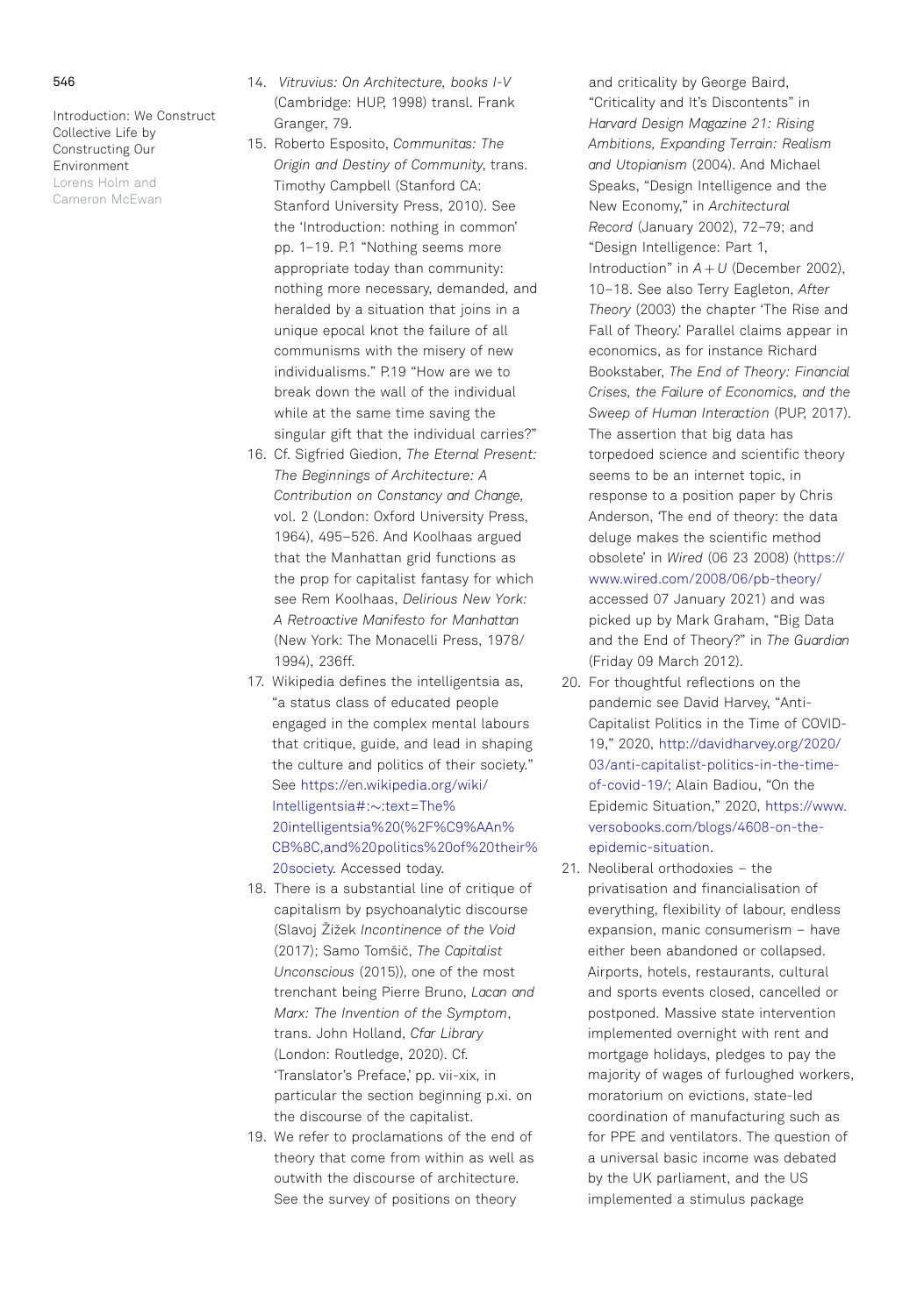<span id="page-19-0"></span>involving payment of checks to individual citizens.

- [22.](#page-12-0) Skype was rolled out in 2003; Zoom in 2011. The press is full of accounts of the rise of the use of digital media during lock-down, too numerous to record here. A recent one, describing the ascendency of ZOOM: Tom Lamont, "Are you Ready for Your Close-up?" in The Guardian Weekend 01 08 20, pp. 12–19.
- [23.](#page-12-0) In the Politics, Aristotle puts the head of state in opposition to the head of the family. Pier Vittorio Aureli transposes this opposition onto politics and economics in The Possibility of an Absolute Architecture (Cambridge, MA: MIT Press, 2011).
- [24.](#page-14-0) Rachel Carson published Silent Spring in 1962. Sir Frank Fraser Darling gave the Reith Lectures, Wilderness and Plenty,

## References

- Anderson, Chris. 2008. "The End of Theory: the Data Deluge Makes the Scientific Method Obsolete" in Wired (06 23 2008). ([https://www.wired.com/2008/06/pb](https://www.wired.com/2008/06/pb-theory/)[theory/.](https://www.wired.com/2008/06/pb-theory/)
- Arendt, Hannah. 1989. The Human Condition [1958]. Chicago: University of Chicago Press.
- Arendt, Hannah. 2005. "Introduction into Politics [1955]. " In The Promise of Politics, edited by Jerome Kohn. New York: Schocken Books.
- Aristotle. 1962/1982. The Politics, translated by Thomas Alan Sinclair and Trevor J. Saunders, edited by Betty Radice. Harmondsworth: Penguin Classics.
- Aureli, Pier Vittorio. 2011. The Possibility of an Absolute Architecture. Cambridge, MA: MIT Press.
- Badiou, Alain. 2020. "On the Epidemic Situation." [https://www.versobooks.com/](https://www.versobooks.com/blogs/4608-on-the-epidemic-situation) [blogs/4608-on-the-epidemic-situation](https://www.versobooks.com/blogs/4608-on-the-epidemic-situation).
- Badiou, Alain, and Slavoj Žižek. 2009. Philosophy in the Present. Cambridge, MA: Polity.
- Baird, George. 2004. "Criticality and it's Discontents." In Harvard Design Magazine 21: Rising Ambitions, Expanding Terrain: Realism and Utopianism.

on BBC 4 in 1969. Greenpeace was founded in 1971. At about the same time, Rowan and Martin's Laughin did a skit in which road companies starting on the east and west coasts meet in the middle after having completely concreted over America. An inconvenient Truth was released in 2006. In 2015, a team of RSPB researchers discovered that the beaches of one of the most remote islands in the South Pacific was covered in plastic debris. It made international news in 2017, for which see Ellen Hunt, '38 Million Pieces of Plastic Waste Found on Uninhabited South Pacific island' in The Guardian (Monday 15 May 2017).

- [25.](#page-15-0) Ernst Neufert, Neufert: Architects' Data (London: Wiley-Blackwell, 3rd ed., 2002).
- Beckett, Samuel. 1966. "The Unnamable." In Molloy; Malone Dies; the Unnamable. London.
- Bookstaber, Richard. 2017. The End of Theory: Financial Crises, the Failure of Economics, and the Sweep of Human Interaction (PUP).
- Bruno, Pierre. 2020. Lacan and Marx: The Invention of the Symptom, translated by John Holland, Cfar Library. London: Routledge.
- Carson, Rachel. 1962. Silent Spring. Boston: Houghton Mifflin.
- Cusset, Francois. 2018. How the World Swung to the Right: Fifty Years of Counterrevolutions, translated by Noura Wedell. Cambridge, MA: Semiotext(e), MIT Press.
- Darling, Sir Frank Fraser. 1969. The Reith Lectures: Wilderness and Plenty, on BBC 4 (accessed from the BBC website at [https://](https://www.bbc.co.uk/programmes/p00h6647) [www.bbc.co.uk/programmes/p00h6647](https://www.bbc.co.uk/programmes/p00h6647)).
- Dean, Jodi. 2012. The Communist Horizon. London and New York: Verso.
- Dean, Jodi. 2016. Crowds and Party. London and New York: Verso.
- Deleuze, Gilles. 1992. "Postscript on the Societies of Control." October 59: 3–7.
- Eagleton, Terry. 2003. After Theory. London: Allen Lane.